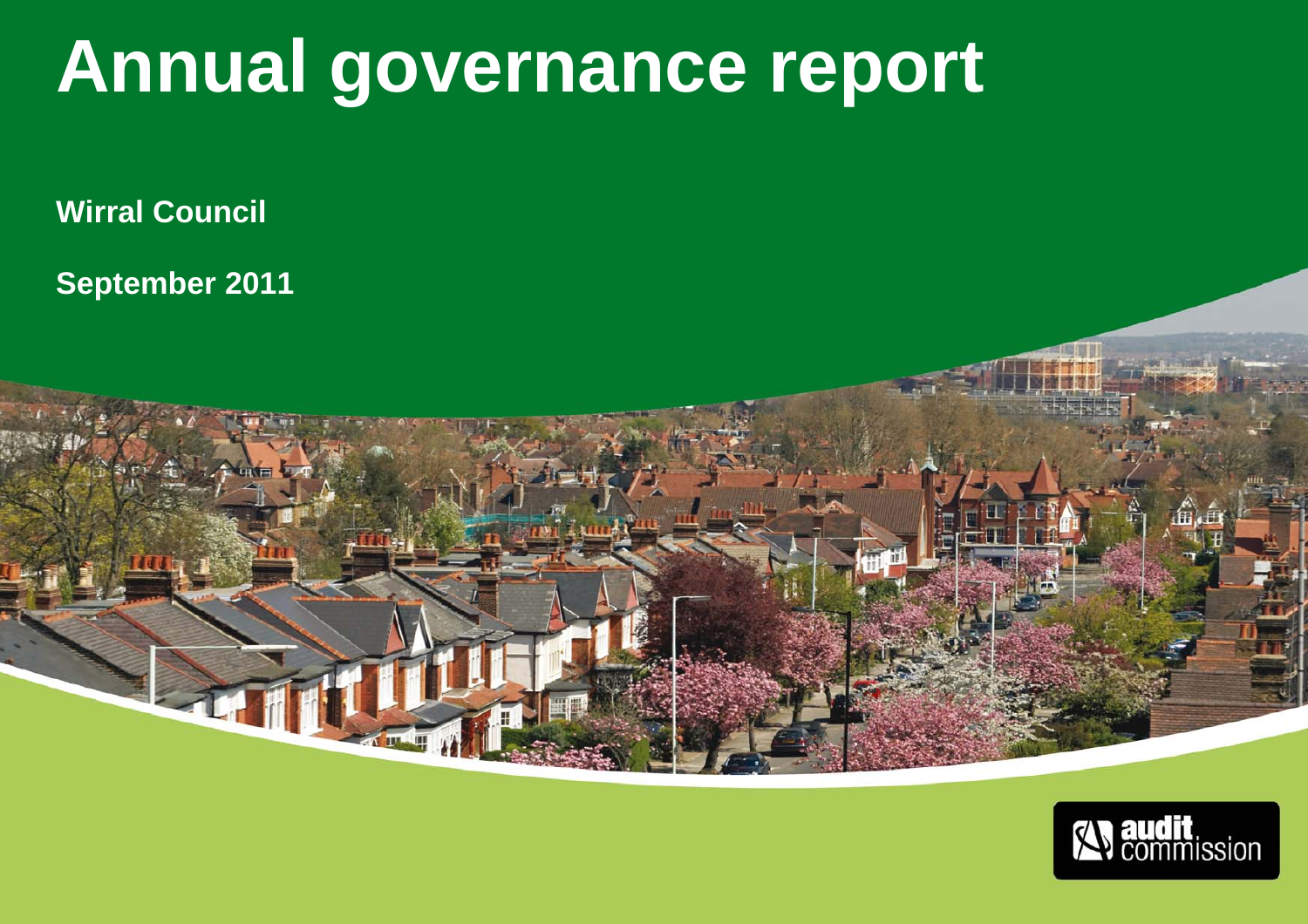### **Contents**

| Key messages                                                      |                |
|-------------------------------------------------------------------|----------------|
| Before I complete my audit                                        |                |
| <b>Financial statements</b>                                       | $\overline{4}$ |
| Value for money                                                   | 18             |
| Appendix 1 – Draft independent auditor's report                   | 22             |
| Appendix 2 – Amendments to the financial statements               | 27             |
| Appendix 3 – Unadjusted misstatements in the financial statements | 29             |
| Appendix 4 - Glossary                                             | 30             |
| Appendix 5 - Action plan                                          | 33             |
| Appendix 6 – Draft letter of representation                       | 37             |

Traffic light explanation Red Amber Green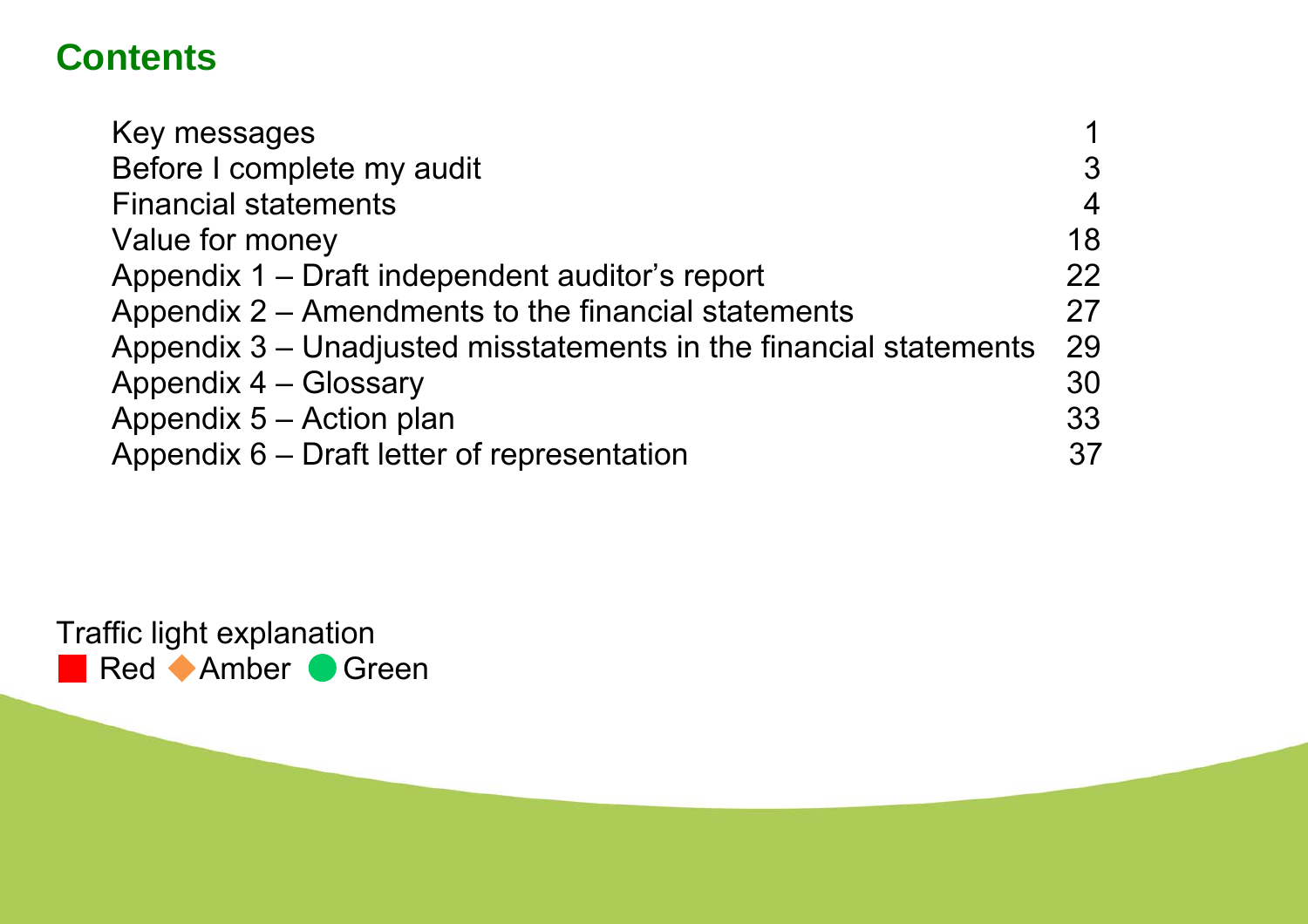# **Key messages**

**This report summarises the findings from the 2010/11 audit which is Audit opinion and financial statements substantially complete. It includes the messages arising from my audit of your financial statements and the results of the work I have undertaken to assess your arrangements to secure value for money in your use of resources.** 

|                                               | <b>Traffic light</b> |
|-----------------------------------------------|----------------------|
| Unqualified audit opinion                     |                      |
| Proper arrangements to secure value for money |                      |
| Weaknesses in internal control                |                      |

This has been a very challenging year for the public sector and Wirral, like some other councils has struggled to produce accurate accounts under the new International Financial Reporting Standards (IFRS). My audit of your financial statements is substantially complete. Subject to the satisfactory clearance of a number of outstanding issues, I plan to issue an audit report including an unqualified opinion on the financial statements (including Merseyside Pension Funds statements)

- There was a material amendment of £64.8m to the cash flow statement and a number of other errors that indicate there was limited quality assurance of the accounts approved by the Director of Finance.
- There were a significant number of errors in the IFRS restatement exercise and the audit extended from January to the end of August 2011 due to the number of versions presented for audit.
- The deadline for approval of the accounts by the Director of Finance was not met. Working papers were not presented for audit to the deadline and some were not to standard.
- Non-current assets remain a major weakness in internal control and resulted in a significant number of the errors in the statements.
- The amendments have not changed the overall general fund balance.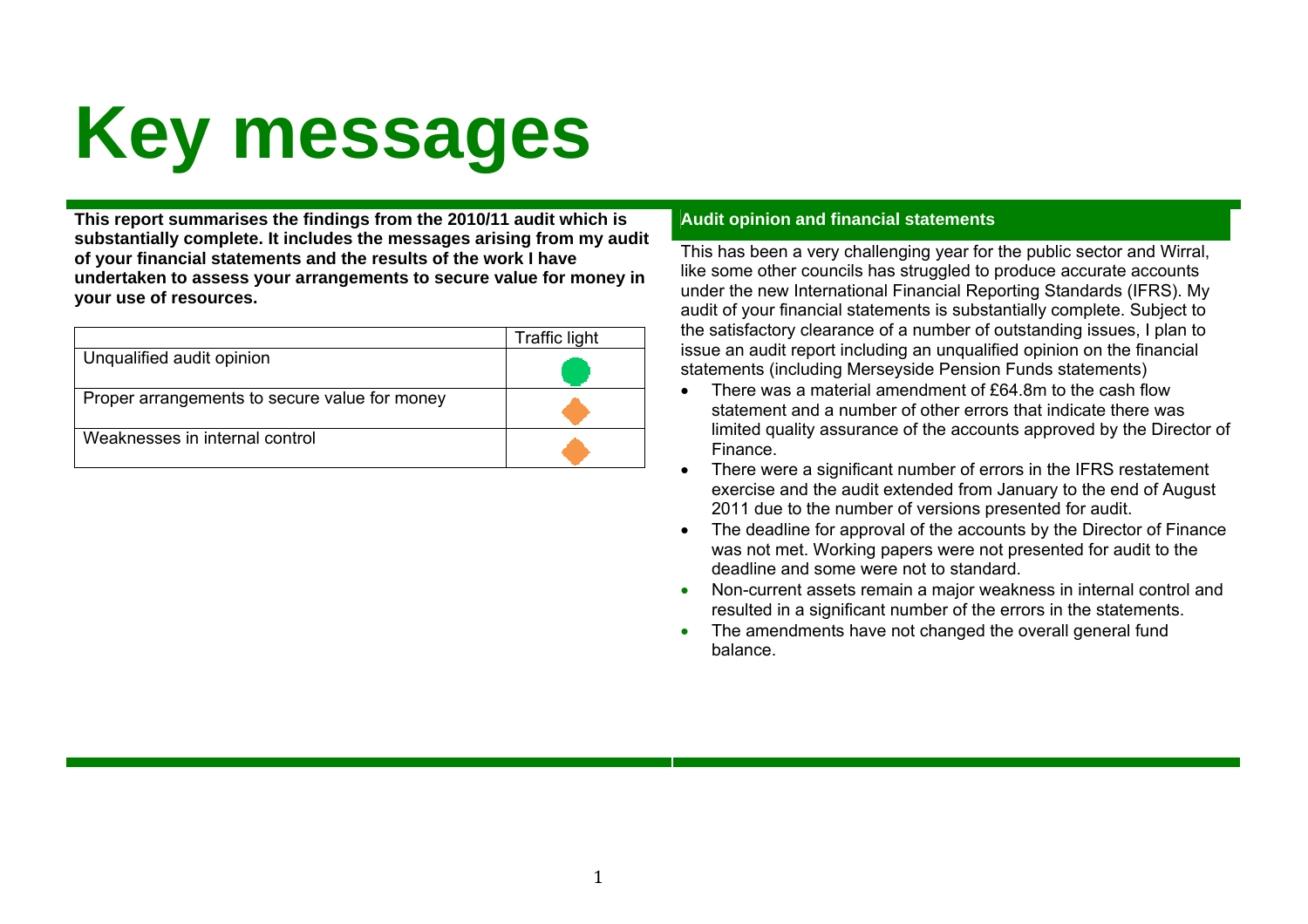#### **Value for money**

We have some concerns about whether Wirral Council has proper arrangements to secure value for money in its use of resources. I plan to issue a qualified opinion that draws attention to weaknesses identified in the arrangements for securing value for money in respect of the HESPE contract and other governance and internal control issues arising from whistleblowing issues and from the recording and control of assets. My opinion will, however, conclude that with the exception of these matters, I am satisfied that in all significant respects the Council put in place proper arrangements to secure economy, efficiency and effectiveness in its use of resources for the year ending 31 March 2011.

- • The Council has proper arrangements in place for securing financial resilience. The Council generally achieved its saving and financial targets in 2010/11, aided by the large scale voluntary redundancy scheme that was implemented. During the year, the 'Change Programme' was not on course to deliver planned savings over the medium term although savings were delivered in 2010/11. The financial position was monitored closely during the year by a strategic budget monitoring group and the Council finished the year with a better than planned balance on its general fund and set a balanced budget for 2011/12. Progress on the 2011/12 budget is adequate but challenging with significant pressures, especially in the Department of Adult Social Services (DASS). The current budget shortfall for 2012/13 is £25.3m and the Council will shortly be considering how to close the gap. Delivery of the Change Programme is crucial to achieving this.
- •We have some concerns about whether Wirral Council has proper arrangements for challenging how it secures economy, efficiency and effectiveness. The Council is prioritizing its resources within tighter budgets, for example by achieving cost reductions and has delivered a number of objectives within its Corporate Plan with plans in place to deliver further improvements. However, it is not able to demonstrate that it is improving efficiency and productivity in some areas, for example in respect of the Highways and Engineering Services Procurement Exercise (HESPE) contract. We reviewed the benefits realization of the HESPE contract which has now been in operation for the last two and a half years and found that the Council is not able to determine whether it is receiving better value for the money spent.
- • There are also a number of governance and internal control issues that are impacting on the efficiency and effectiveness of the Council, for example, arising from the whistleblowing issues in DASS and Technical Services. We have also raised concerns over the recording and control of assets.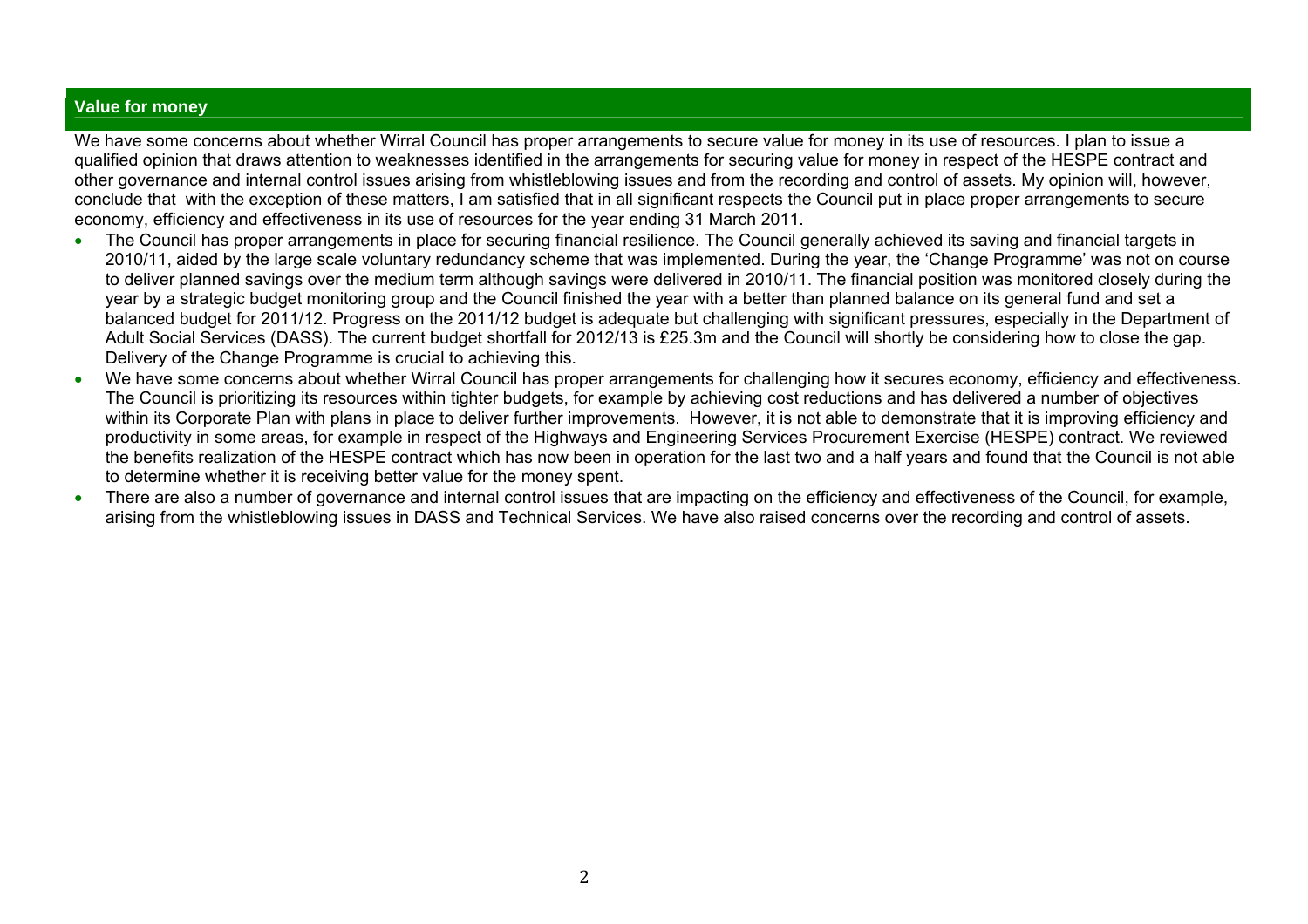# **Before I complete my audit**

#### **I confirm to you**

My report includes only matters of governance interest that have come to my attention in performing my audit. My audit is not designed to identify all matters that might be relevant to you.

#### **Independence**

I can confirm that I have complied with the Audit Practice Board's ethical standards for auditors, including ES 1 (revised) - Integrity, Objectivity and Independence. I identified the following threats to independence in that the son of a member of the audit team works at the Council, and the relative of another member of the team has had some dealings regarding land, buildings and planning. I applied the following safeguard that reduced these threats to an acceptably low level: no work on payroll or insurance has been carried out by the first individual and no work on land, buildings or planning by the second individual.

The Audit Commission's Audit Practice has not undertaken any non-audit work for the Council during 2010/11.

#### **I ask you to confirm to me**

#### **I ask the Audit and Risk Management Committee to:**

- consider the matters raised in the Pension Fund Annual Governance report and the recommendation of the Pensions Committee
- take note of the adjustments to the financial statements which are set out in this report (Appendix 2);
- approve the letter of representation, provided alongside this report, on behalf of the Council before I issue my opinion and conclusion; and
- agree your response to the proposed action plan (Appendix 5).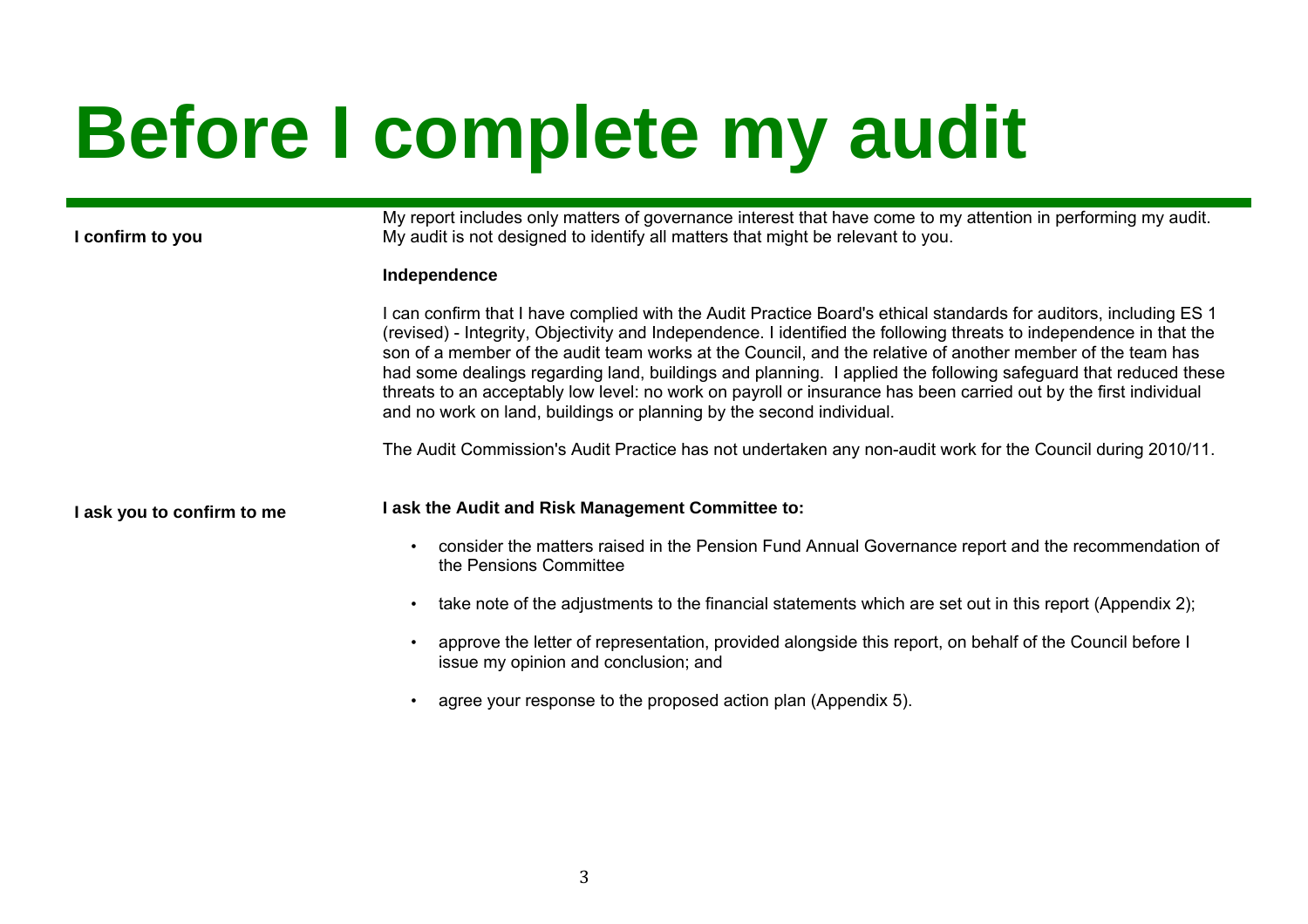## **Financial statements**

#### **Opinion**

*Subject to the satisfactory clearance of a number of outstanding issues, I plan to issue an audit report including an unqualified opinion on the financial statements. I also plan to issue an unqualified opinion on the MPF financial statements* 

*The accounts approved by the Director of Finance and presented for audit contained a material error of £64.8m on the cash flow statement and a number of other errors.* 

*There were a significant number of errors in the IFRS restatement exercise and a number of versions were presented for audit.* 

#### **Opinion on the financial statements**

Subject to satisfactory clearance of outstanding matters on the Council accounts, I plan to issue an audit report including an unqualified opinion on the financial statements. Appendix 1 contains a copy of my draft audit report.

As Wirral Council is the administering authority for the Merseyside Pension Fund (MPF), the Fund's accounts form part of the Council's statement of accounts. The audit of the Pension Fund has been completed and there is a separate Annual Governance Report (AGR) that is being considered by the Pensions Committee on 19 September and the Audit and Risk Management Committee on 28 September. The Pension Fund AGR also states that subject to satisfactory clearance of outstanding matters on the MPF accounts, I plan to issue an unqualified opinion on the financial statements Members need to be aware of the issues in the Pension Fund AGR prior to considering and the overall statement of accounts.

#### **Outstanding matters**

As at 6 September 2011 I still need to complete the following audit procedures

- supporting information for the £9.5m deficit on revaluation of Property Plant and Equipment (PPE) assets disclosed on the face of the Comprehensive Income and Expenditure Statement (CIES)
- final adjustments relating to PPE disclosures and non-agreement between the ledger and asset system
- review of information in the annual report/summary accounts to ensure consistency with the published accounts
- final check of the amended statements and the annual report
- completion of the review of Whole of Government Accounts (WGA)
- completion of review of the Annual Governance Statement (AGS).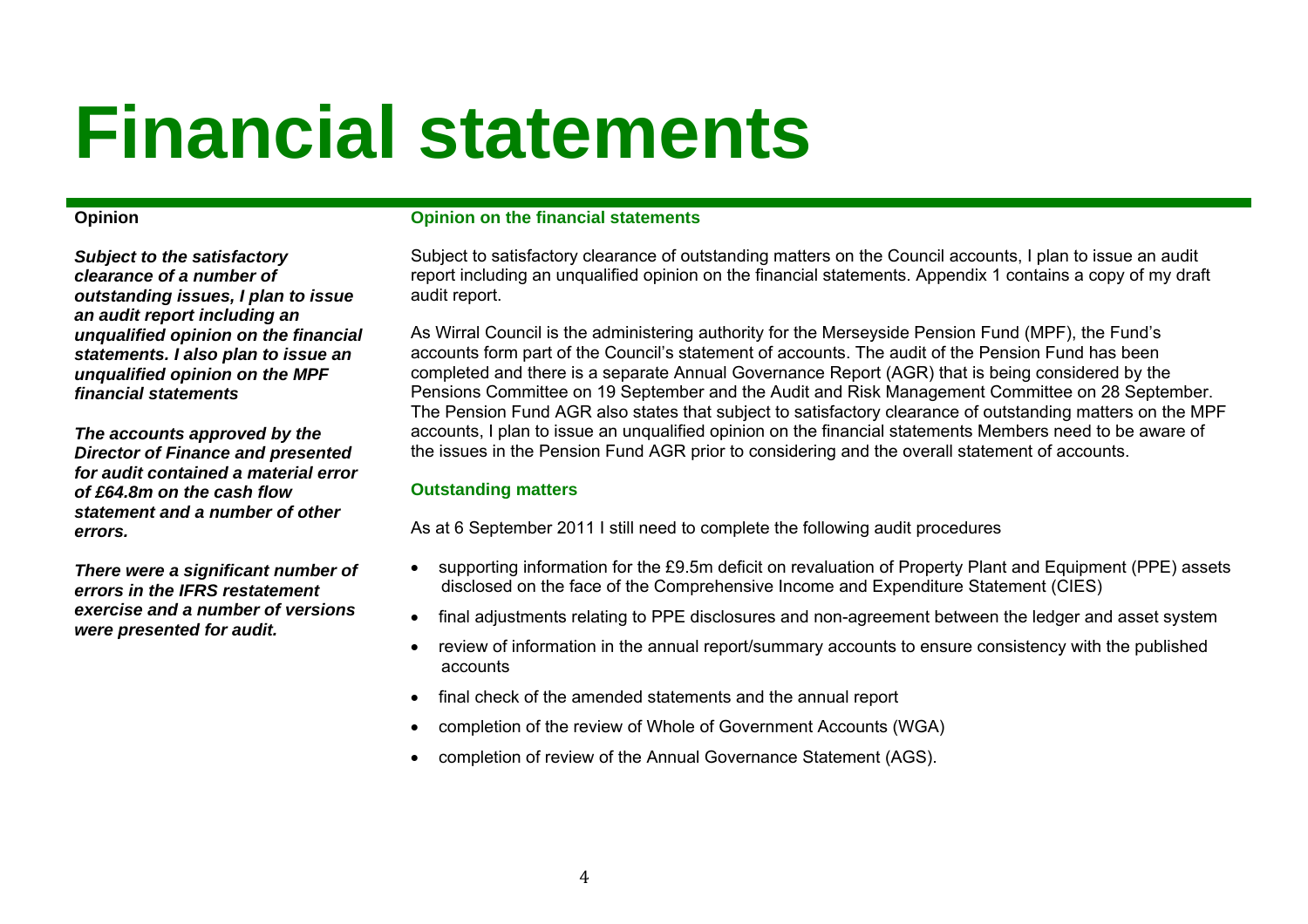I will update members at the Audit and Risk Management Committee on 28 September 2011, but my view is that it is unlikely that any of these issues would result in a material impact on the Council's financial position or a change to my planned opinion.

#### **Errors in the financial statements**

The accounts presented for audit contained a material error of £64.8m to the cash flow statement that has been amended by officers. The surplus on provision of services from the Comprehensive Income and Expenditure Statement (CIES) was incorrectly entered as a deficit in the first line of the cash flow statement. An incorrect balancing adjustment was then entered into line 2 of the statement. In addition, the cash flow statement did not reconcile to the cash equivalents entry on the face of the balance sheet.

The errors that were amended and affect the main statements are set out at Appendix 2 (amendments to notes are set out at the section below on quality). There is no overall change to the general fund balance from the amendments.

There is currently one unadjusted error (see Appendix 3).

• The deficit on revaluation of PPE assets line on the face of the CIES has not been fully supported. The supporting papers appear to include items which should be reported under net cost of services.

#### **Recommendation**

Members should consider whether to amend the statements for the unadjusted error. If you decide not to amend, please tell me why in the representation letter. If you believe the effect of the uncorrected error is immaterial, please reflect this in the representation letter. Please attach a schedule of the uncorrected error to the representation letter.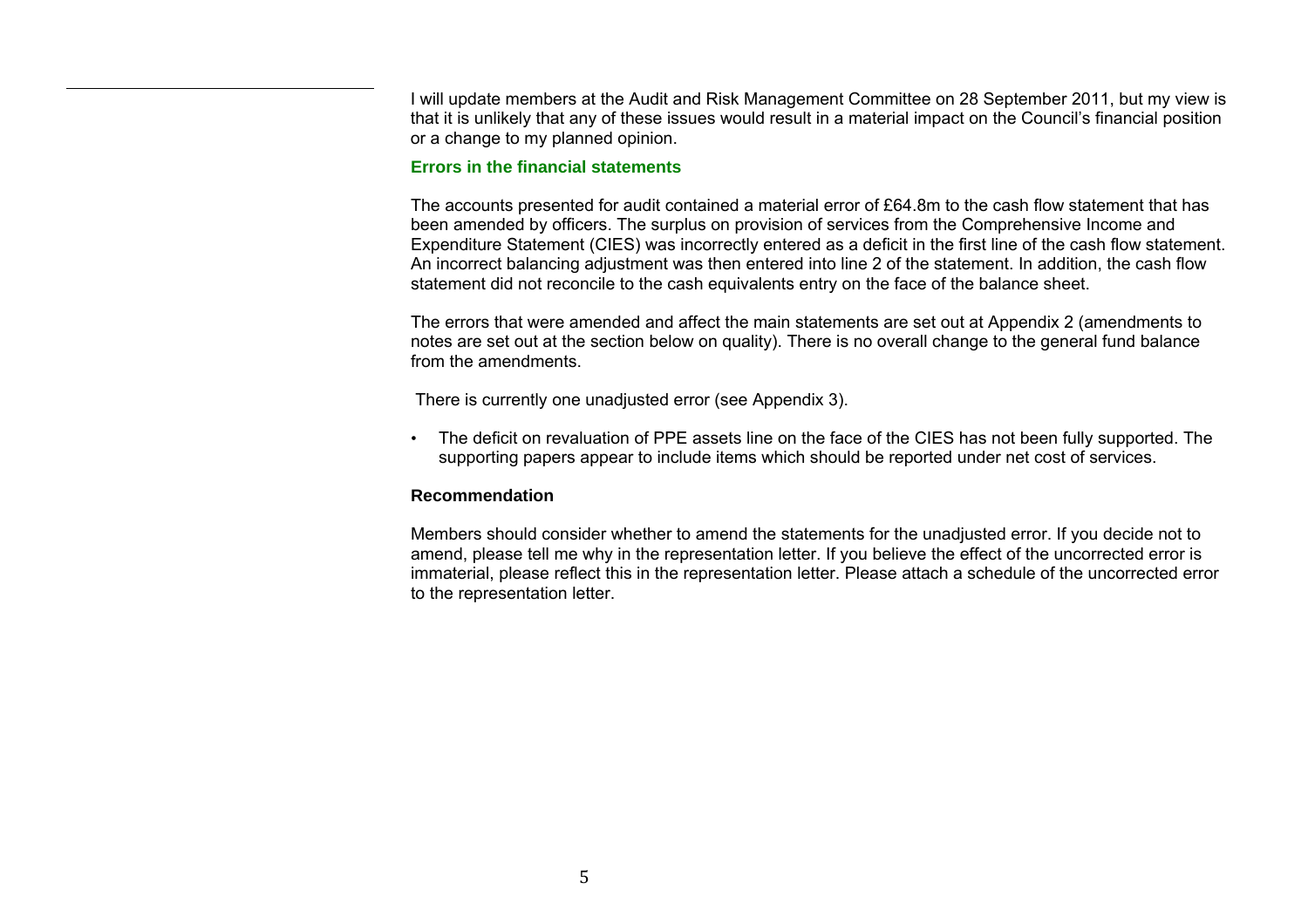### **Financial statements**

**Wirral Council's financial statements and Annual Governance Statement are important means by which the Council accounts for its stewardship of public funds. As Council members you have final responsibility for these statements. It is important that you consider my findings before you adopt the financial statements and the Annual Governance Statement.** 

In planning my audit I identified specific risks and areas of judgement that I have considered as part of my audit.

**Key audit risk and our findings** 

#### **Key Audit Risk Finding: Finding:**

#### **1. IFRS transition**

Council rated at amber in last IFRS survey but red on leases. Progress still behind schedule. Risk that 2010/11 accounts are materially misstated as new accounting requirements have not been considered or implemented correctly by the Council. This is considered a significant risk.

Wirral, like some other councils, has struggled to produce accurate accounts under the new International Financial Reporting Standards (IFRS) and did not meet its project plan milestones or deadlines. There were a significant number of errors in the IFRS restatement exercise and a number of versions were presented for audit. This resulted in our restatement review extending from January to the end of August 2011. The material and significant amendments to the IFRS restatement included:

- •Up to 2009/10, a number of investment property assets were valued at  $£1$  due to the valuation method used being based on peppercorn rents. On review of these assets it was found that they are being used to provide a Council service and therefore have been valued at existing use. This issue resulted in £4.15m of the total £8m recognition and amendment of asset values under IFRS.
- • Note 48 gives the reader of the accounts an overview of the changes in the accounts due to IFRS. This note required a number of amendments from the version originally supplied due to the length of time required to complete the IFRS restatement.
- • Capital grants unapplied decreased by £2.2m as the Council was unable to supply information on conditions relating to these grants.
- • Cash and cash equivalents were amended by £3.7m as a result of a change to accounting policy between versions.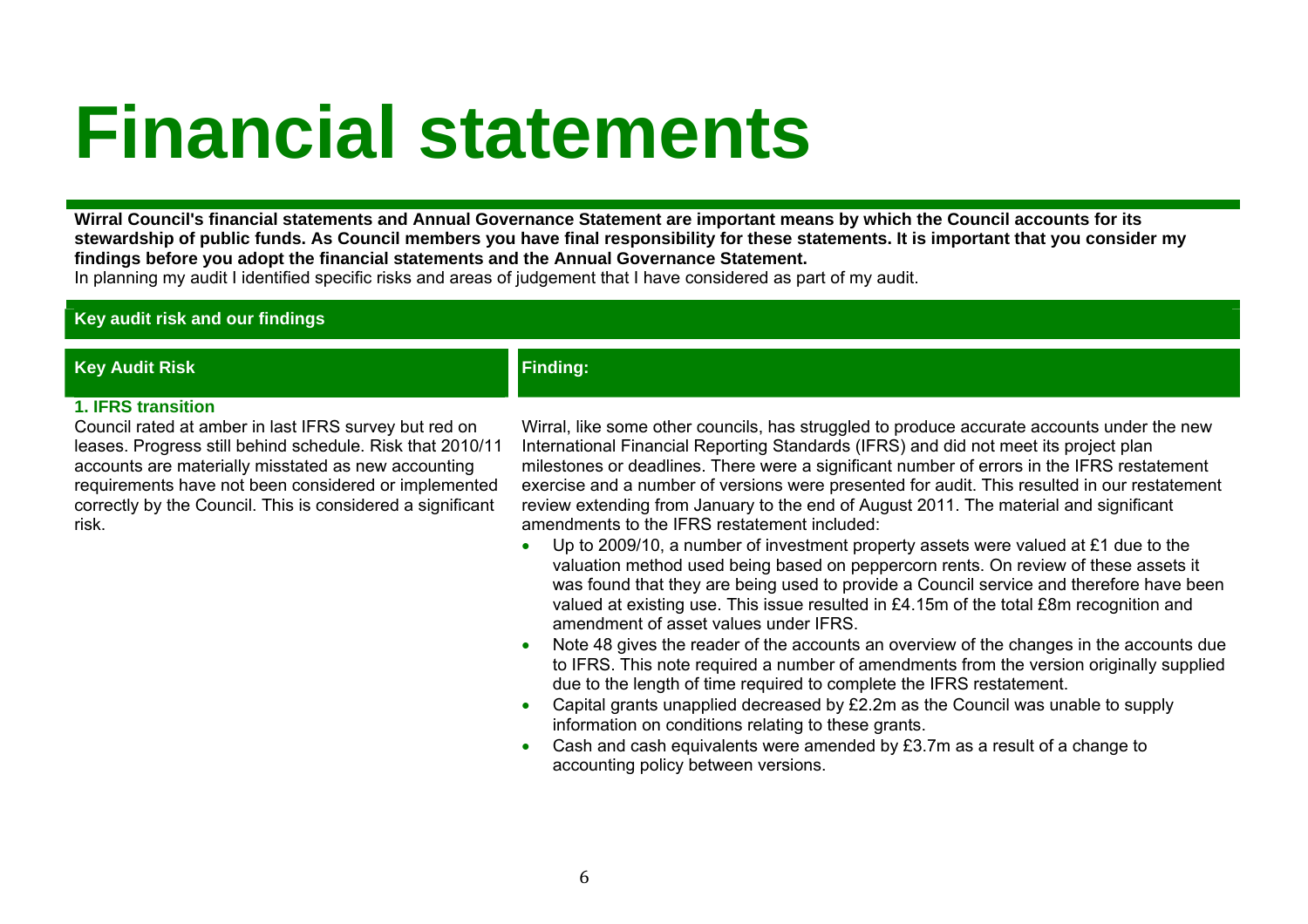### **Financial statements**

#### **Key audit risks and our findings continued**

**4. Voluntary redundancy (VR)** 

ultimately funded as not in 2010/11 budget)

A significant number of staff at the Council are expected to leave

in 2010/11 (e.g. how will severance payments be accounted for and

employment during 2010/11 and 2011/12. Risks that key staff at the Council leave thereby putting pressure on the arrangements to complete the audit, and increasing pressure on management to demonstrate VR process generates savings. We will also need to consider the accounting treatment

#### **Key Audit Risks Finding:** Finding: The Contract of the Contract of the Contract of Tensors of Tensors of Tensors I **2. Change in senior management**  Changes to Chief Executive and Directors for Corporate Services, Regeneration, Adult Social Services, Children and Young People. Risk that disruption reduces level of supervision and review and therefore operation of high level controls**.**  We found no evidence of failures in high level controls but the level of errors in the statements presented for audit indicates that there was limited quality assurance on the accounts approved by the Director of Finance. **3. Financial pressures** Following significant reduction in central government funding, the Council is experiencing significantly increased financial pressures. Increased risk of financial misreporting (considered in fraud risk assessment) We found no evidence of any fraudulent financial mis-reporting.

#### Some key finance staff have left and others have been diverted by the financial pressures and in dealing with additional work arising from the VR exercise. We have no concerns about the accounting treatment of the VR in 2010/11.

7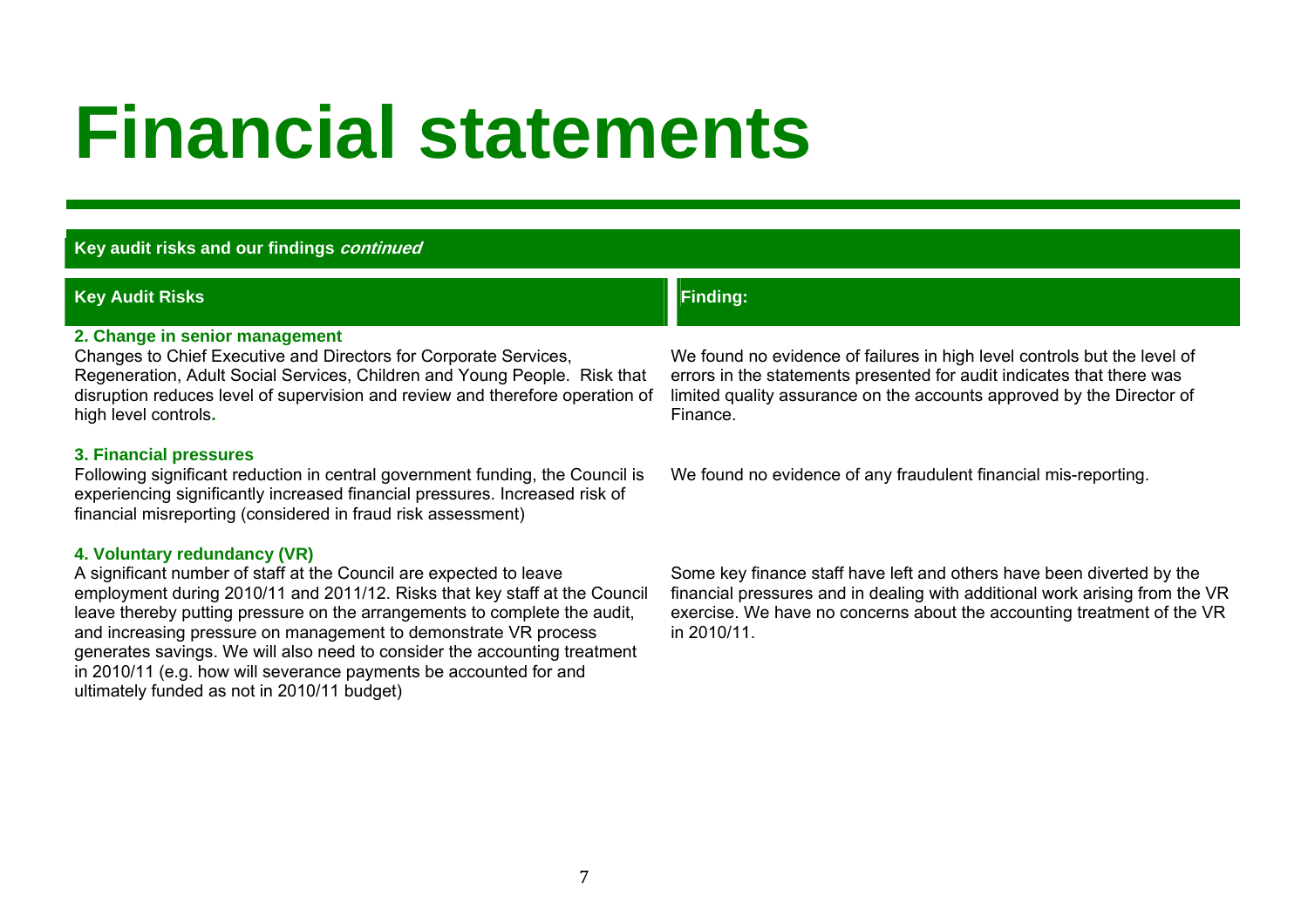#### **Key audit risks and our findings continued**

#### **Key Audit Risks Finding:**<br> **Key Audit Risks**

#### **5. Closedown arrangements**

Working papers and accounts not provided on time, significant issues identified during 2009/10 were not resolved until relatively late in the audit. Risk that if repeated in 2010/11 the audit will not be completed as audit resourcing window is missed (audit team 'onsite' prior to working papers and accounts) and material issues are not resolved prior to opinion deadline

#### **6. Manual entries in accounts**

Weaknesses identified in respect of journals, off ledger adjustments, changes in senior management and deficiencies in asset records.

#### **7. Housing benefits (HB) expenditure and grant income**

Our deadline to complete the certification of the housing benefits subsidy claim is after our opinion deadline on the accounts.

#### **8. Previous year issues**

I identified 19 non-trivial misstatements (including 3 material misstatements) in the 2009/10 audit – the risk of reoccurrence will be considered and reflected in our audit testing strategy. Issues arising included:

- PFI schools transferred to foundation status
- Statement of recognised gains and losses (STRGL)
- Balance sheet assets
- Service expenditure analysis on the income and expenditure account
- PFI lifecycle costs

The deadline for approval of the accounts by the Director of Finance was not met. Working papers were not presented for audit to the deadline, some were not to standard although there was improvement in some working papers. The IFRS restatement exercise was not completed to deadline. This has had a significant effect on the audit resource pressures over the summer. There are a number of outstanding issues at the date of writing this Report but they are not likely to be material.

There are no significant concerns arising but officers should consider whether the ledger is being used to maximum effect.

We have completed sufficient testing on the HB claim to provide us with assurance that there is no material impact on the statements or the Council's financial position

Non-current assets remains an area of significant concern

- PFI schools transferred to foundation status a further 2 PFI schools transferred in 2010/11 and have been properly accounted for; assets have been disposed of but the liabilities remain.
- Statement of recognised gains and losses (STRGL) this statement has been replaced under IFRS but internal inconsistencies involving reserves continued
- Balance sheet assets this has been an area of significant concern again this year in respect of vehicles, plant and equipment (VPE)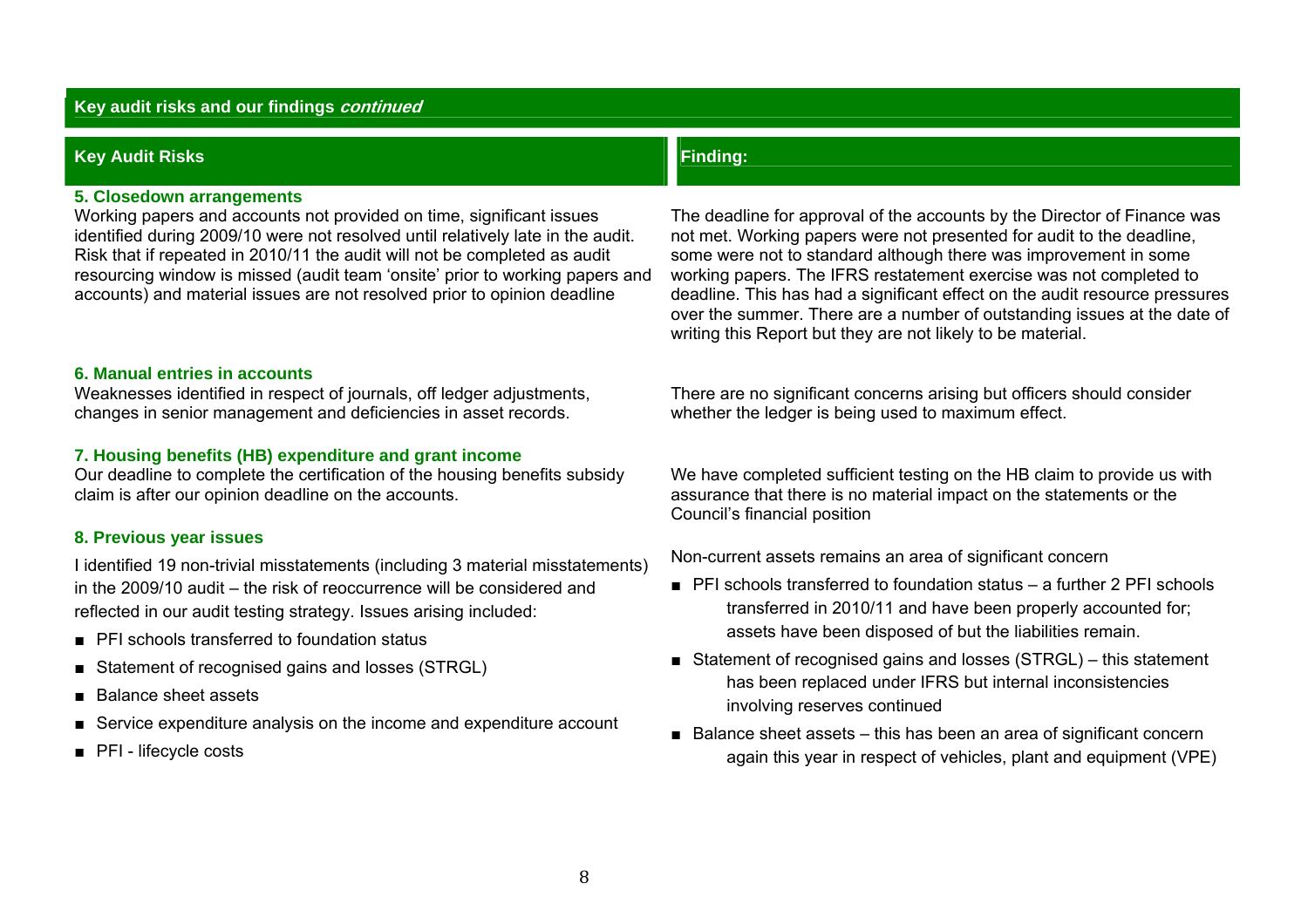#### **Key audit risks and our findings continued**

| <b>Key Audit Risks</b>                                                                                                                                                                                                     | <b>Finding:</b>                                                                                                                                                                                                                                                                                                                       |
|----------------------------------------------------------------------------------------------------------------------------------------------------------------------------------------------------------------------------|---------------------------------------------------------------------------------------------------------------------------------------------------------------------------------------------------------------------------------------------------------------------------------------------------------------------------------------|
| ■ Bad debt provision for council tax.                                                                                                                                                                                      | Service expenditure analysis on the income and expenditure account -<br>no significant issues arising                                                                                                                                                                                                                                 |
|                                                                                                                                                                                                                            | • PFI lifecycle costs – the Council does not have adequate information to<br>ensure that lifecycle costs are capitalised appropriately and this is<br>noted below under internal control                                                                                                                                              |
|                                                                                                                                                                                                                            | $\blacksquare$ Bad debt provision for council tax – this has been reviewed and the<br>Council's estimate is reasonable.                                                                                                                                                                                                               |
| 9. Unadjusted misstatements identified in the 2009/10 audit<br>The value of unadjusted misstatements previously identified must be<br>considered in conjunction with any misstatements identified in the<br>2010/11 audit. | I have considered the impact of unadjusted items from the 2009-10 audit on<br>the current audit and concluded none of the items have a direct affect on<br>reported balances in 2010-11. However, unadjusted items for which no<br>value could be attributed due to issues of control which have re-occurred in<br>this audit include |
|                                                                                                                                                                                                                            | a lack of detailed analysis of PFI lifecycle costs to ensure they are<br>$\bullet$<br>appropriately capitalised. Wirral Council accountants have set up<br>meetings with the PFI suppliers to address this issue for 2011-12.<br>accurate recognition and de-recognition of PPE assets                                                |

set out below.

• internal inconsistencies involving reserves

VPE - we still have significant concerns in respect of VPE and the issues are

Infrastructure assets - records to support capitalisation of expenditure in

Community assets – land and buildings have been reviewed as part of the IFRS restatement exercise and we have no further significant concerns.

2010/11 have improved but there is a lack of historical records.

#### **10. Asset records**

Weaknesses were identified in previous audits in relation to the Council's asset records. If no action is taken there is a risk of misstatement in the following areas:

- existence of Vehicles, Plant and Equipment (VPE)
- capitalisation of expenditure on infrastructure assets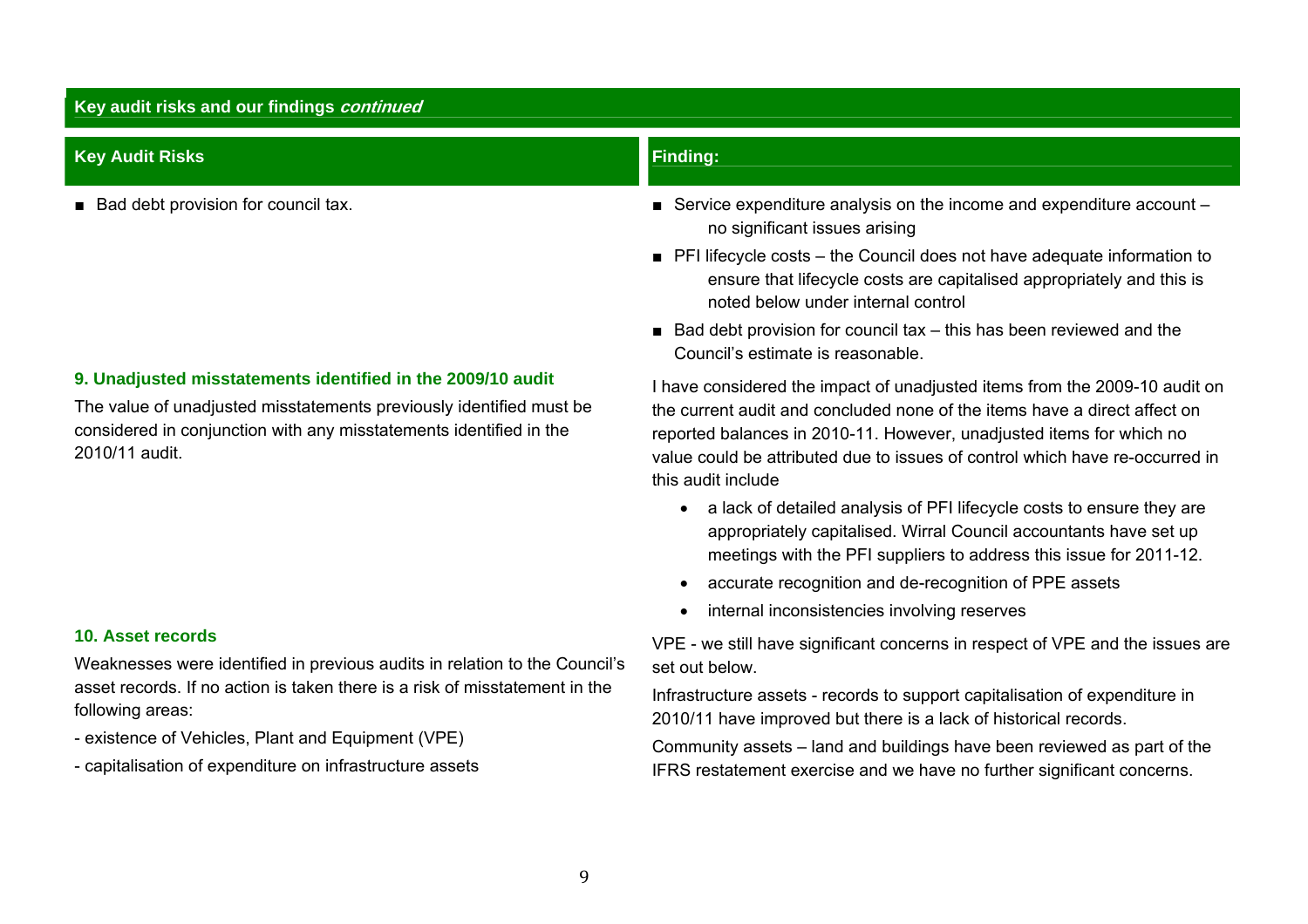| Key audit risks and our findings continued |                                                                                                                             |  |  |  |  |  |
|--------------------------------------------|-----------------------------------------------------------------------------------------------------------------------------|--|--|--|--|--|
| <b>Key Audit Risks</b>                     | <b>Finding:</b>                                                                                                             |  |  |  |  |  |
| - completeness of community assets.        | Other community assets are unlikely to be material although the Council<br>needs to ensure that inventories are up to date. |  |  |  |  |  |
| 11. Annual Governance Statement (AGS)      | We are still reviewing this and will update members at the meeting on 28                                                    |  |  |  |  |  |

Concerns that the statement did not comply with CIPFA guidance and was inconsistent with our knowledge of the Council.

September 2011.

#### **Recommendation**

Ensure that assets are valued and reported on a consistent, supported basis in line with IFRS classifications.

Ensure that recognised gains and losses reported in the statements and through the ledger are consistent with supporting information and reported consistently throughout the main statements and reserves.

Ensure that the plans to maintain control over the classification of lifecycle costs in PFI schemes are put in place and monitored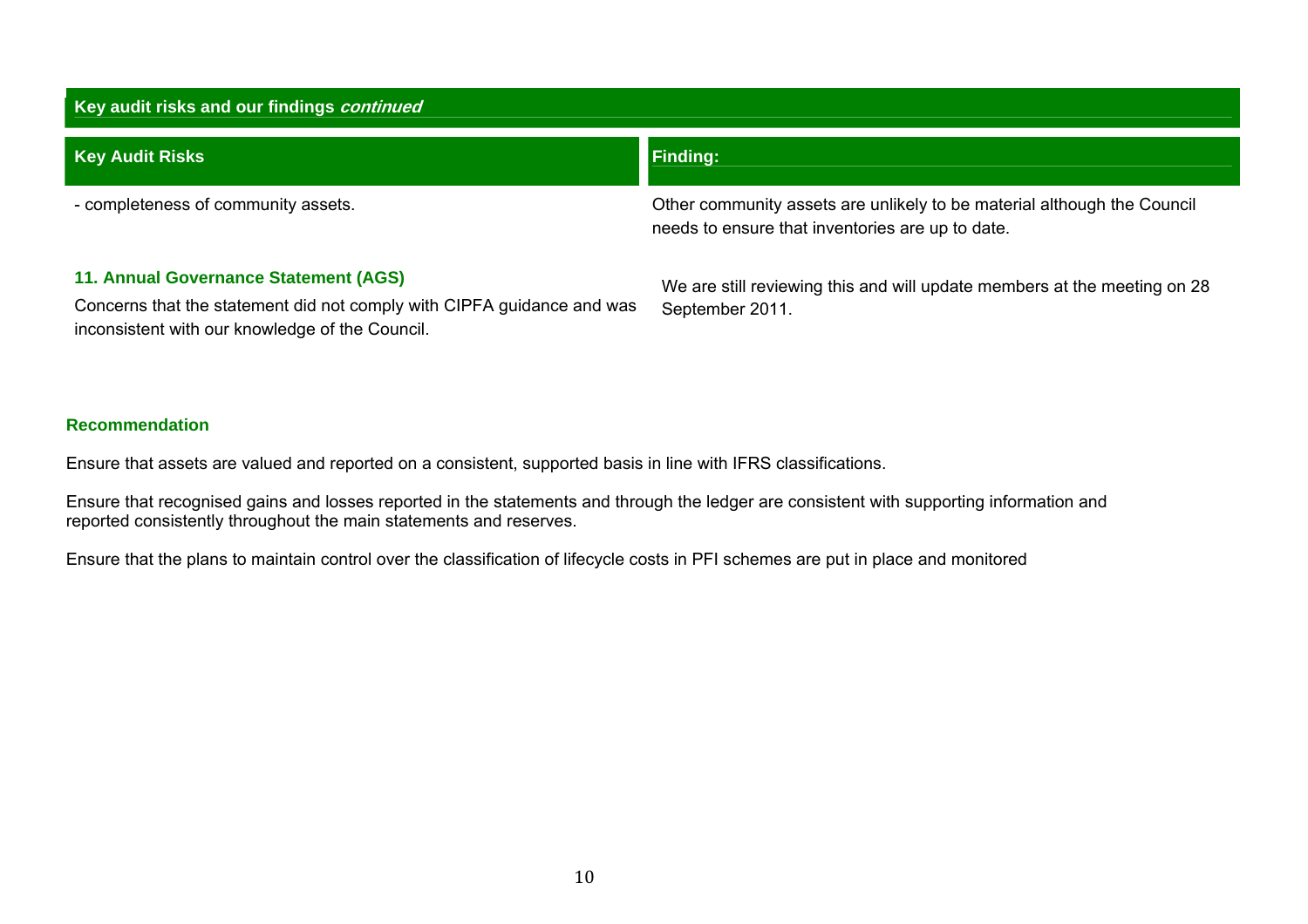## **Financial statements**

#### **Significant weaknesses in internal control**

**Non-current assets remains significant concern.** 

**The level of errors in the accounts indicates that qual assurance has been limited** 

These weaknesses are only those I identified during the course of the audit that are relevant to preparing the financial statements. I am not expressing an opinion on the overall effectiveness of internal control.

|      | <b>Internal control issues and our findings</b>                                                                              |                                                                                                                              |                                                                                                                                                                                       |  |  |
|------|------------------------------------------------------------------------------------------------------------------------------|------------------------------------------------------------------------------------------------------------------------------|---------------------------------------------------------------------------------------------------------------------------------------------------------------------------------------|--|--|
|      | <b>Description of weakness</b>                                                                                               | <b>Potential effect:</b>                                                                                                     | <b>Management action:</b>                                                                                                                                                             |  |  |
| lity | <b>Depot equipment</b>                                                                                                       | Assets and capital charges                                                                                                   | None.                                                                                                                                                                                 |  |  |
|      | We found that depot equipment had<br>not been included in the asset<br>register or the balance sheet.                        | understated. Accounting policy<br>not complied with.                                                                         |                                                                                                                                                                                       |  |  |
|      | <b>Vehicles</b>                                                                                                              | We cannot conclude whether<br>they have been accounted for                                                                   | Still reviewing.                                                                                                                                                                      |  |  |
|      | We found that we could not trace<br>some education and gritting vehicles<br>back to the asset register.                      | correctly. There is a possibility<br>that assets and capital charges<br>understated. Accounting policy<br>not complied with. |                                                                                                                                                                                       |  |  |
|      | <b>Depreciation</b>                                                                                                          | Potential for incorrect capital                                                                                              | For 2010/11 WMBC officers carried<br>out further work to demonstrate the                                                                                                              |  |  |
|      | We found that some asset lives in<br>our sample could not be agreed<br>between the asset register and the<br>valuers report. | charges calculated and<br>reported in the CIES and<br>balance sheet.                                                         | total impact this year was trivial at<br>£36k. For future years the valuers<br>report and asset register asset life<br>figures will be reconciled before<br>producing the statements. |  |  |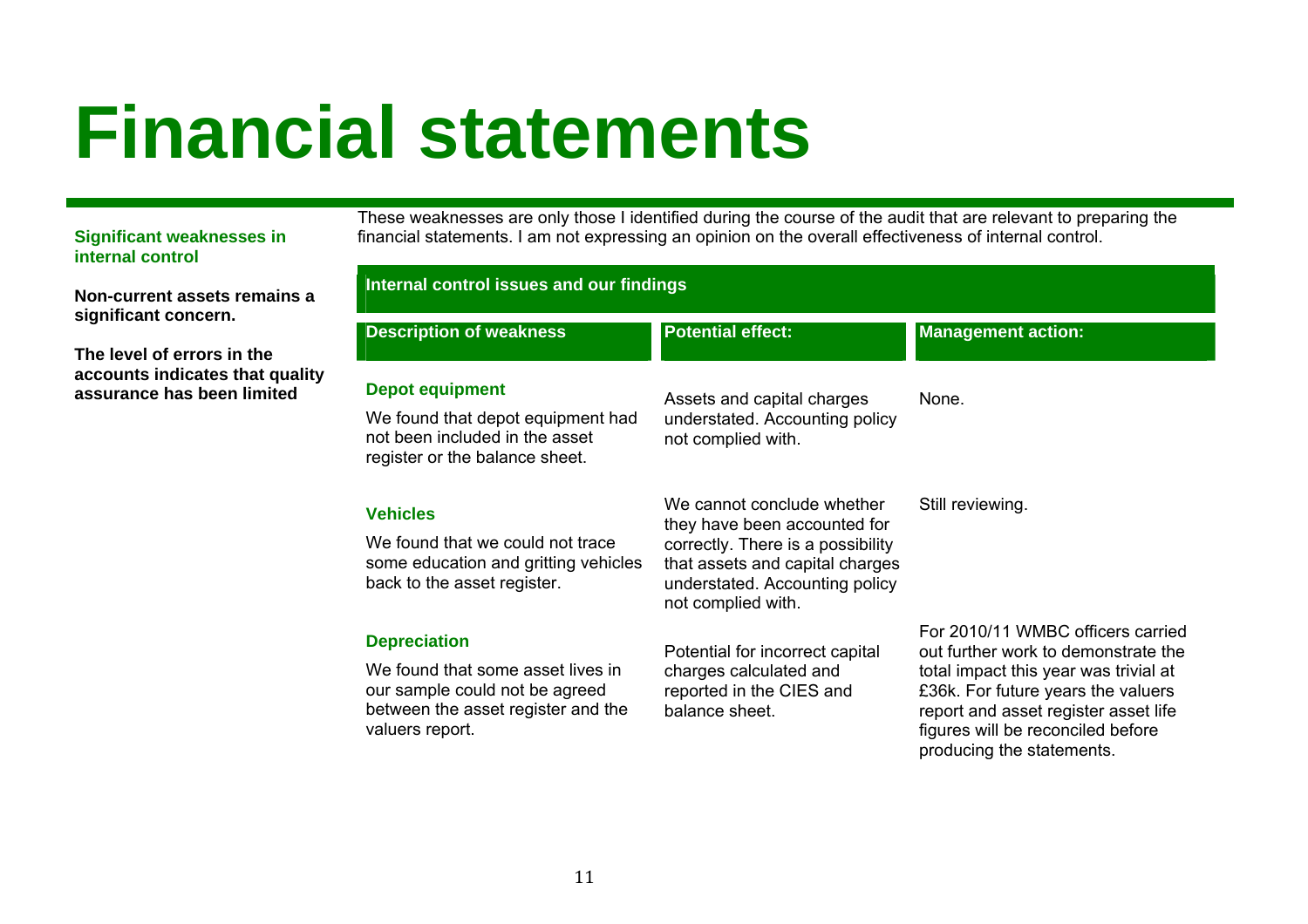#### **Internal control issues and our findings**

| <b>Des cription of weakness</b>                                                                                                                                                                                                                                               | <b>Potential effect:</b>                                                             | <b>Management action:</b>                                                                                                   |
|-------------------------------------------------------------------------------------------------------------------------------------------------------------------------------------------------------------------------------------------------------------------------------|--------------------------------------------------------------------------------------|-----------------------------------------------------------------------------------------------------------------------------|
| <b>QA of accounts</b><br>There was limited quality assurance                                                                                                                                                                                                                  | Material errors in the<br>statements approved by the<br>Director of Finance          | Increase resources in future years.                                                                                         |
| of the accounts.                                                                                                                                                                                                                                                              |                                                                                      |                                                                                                                             |
| <b>Related Parties</b>                                                                                                                                                                                                                                                        | Related party disclosures could<br>be incomplete. WMBC may be                        | We have discussed improvements to<br>the related party and declaration of                                                   |
| The related party disclosures rely on<br>declaration of interest forms being<br>returned by officers and members.<br>There were 4 current member non<br>returns, despite chasing by finance,<br>and there were incomplete returns<br>for members who left during the<br>year. | unaware of existing<br>relationships with other bodies,<br>suppliers or contractors. | interest process, including timing and<br>ensuring that an up to date<br>declaration is a formal part of leaving<br>a post. |
| <b>PFI life cycle costs</b>                                                                                                                                                                                                                                                   | The Council does not have<br>adequate information to ensure                          | A meeting has been set up to discuss<br>this with the PFI partner.                                                          |

PFI lifecycle costs are capitalised as they are incurred. Officers were able to provide total costs and a breakdown of works carried out, but could not link the two together.

adequate information to ensure that lifecycle costs are capitalised appropriately.

this with the PFI partner.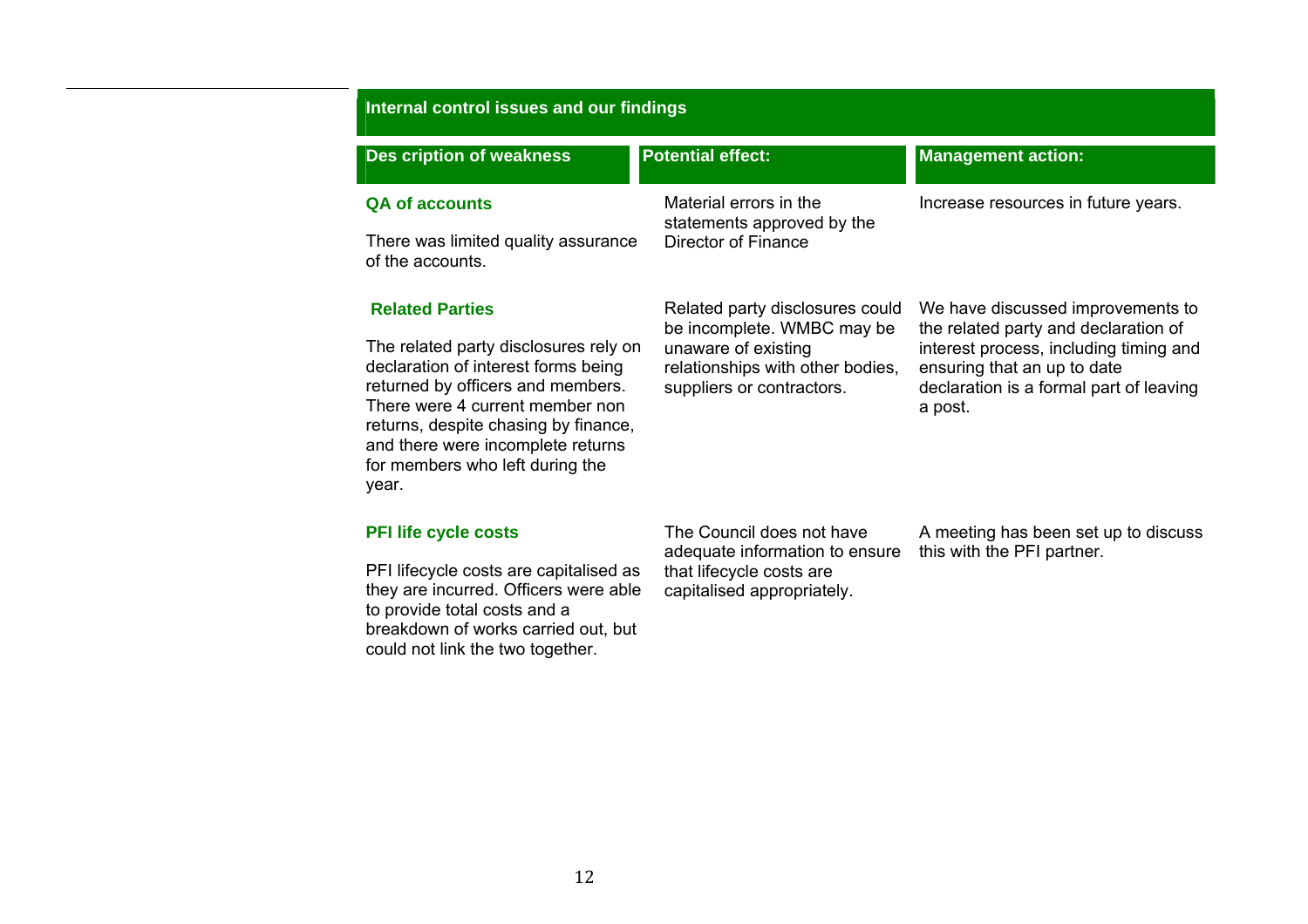#### **Recommendation**

Vehicles, plant and equipment (VPE) – strengthen controls over verification of VPE assets including verifying assets in the register exist and are in use as well as confirmation that assets in use are recorded in the register.

Quality assurance of the accounts – strengthen controls to ensure errors in the financial statements are minimised; there must be adequate resources and contingency to enable robust review of the accounts approved by the Director of Finance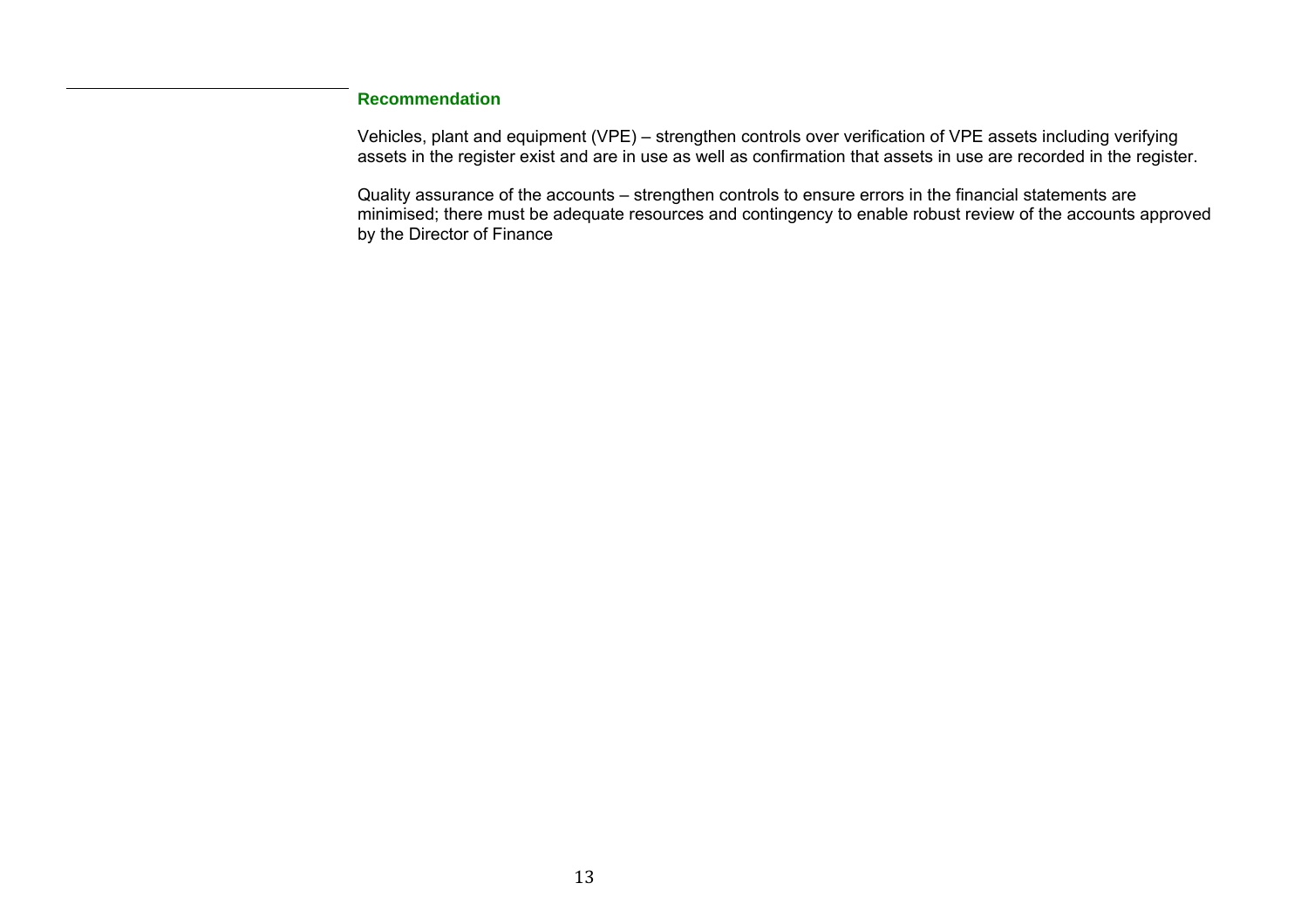### **Financial statements**

#### **Quality of your financial statements**

**We have identified a number of areas where policies were not complied with and financial statements disclosures were not consistent within the accounts.**

I consider aspects of your accounting practices, accounting policies, accounting estimates and financial statements disclosures.

There were a total of 53 amendments to disclosures: 14 amendments to values in disclosure notes, 39 inconsistency and rounding corrections. There were also a number of editing amendments. These are the more significant issues I want to raise with you.

#### **Accounting practices, policies, estimates and financial disclosures**

| <b>Issue</b>                                                                                                   | <b>Findings and recommendations:</b>                                                                                                                                                                                                                                                                                                                              |
|----------------------------------------------------------------------------------------------------------------|-------------------------------------------------------------------------------------------------------------------------------------------------------------------------------------------------------------------------------------------------------------------------------------------------------------------------------------------------------------------|
| Disclosure note 13 - Property<br>plant and equipment – movement<br>on balances.                                | This note was not consistent with the entries in the main statements.<br>Although the balance sheet was correct, the amendments resulted in<br>changes to the CIES, Movement in Reserves Statement (MIRS), the<br>Cash Flow Statement and Notes 13, 8 and 23. This was due to a<br>variety of errors, for example in impairment, revaluation and<br>depreciation. |
| Disclosure note 48 – Impact of the<br>adoption of International Financial<br><b>Reporting Standards (IFRS)</b> | This note was not consistent with the entries we reviewed as part of<br>the restatement exercise.                                                                                                                                                                                                                                                                 |
| Disclosure note 32 – Officers'<br>Remuneration                                                                 | This note originally provided incorrect information within the bandings<br>on the statement.                                                                                                                                                                                                                                                                      |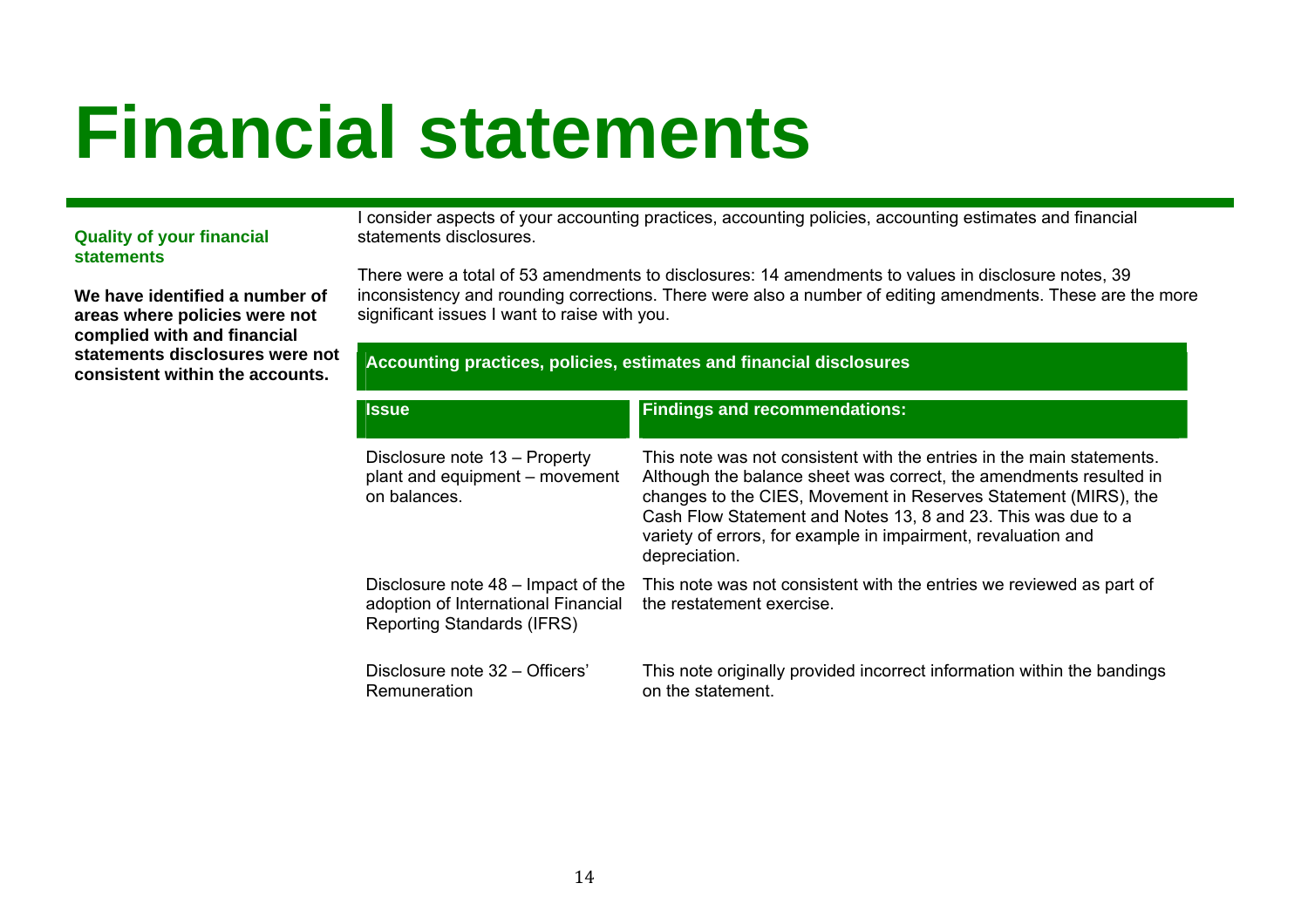### **Accounting practices, policies, estimates and financial disclosures IssueFindings and recommendations:**

Vehicles, plant and equipment The Council's accounting policies for capitalisation of assets was not followed in respect of some education and gritting vehicles.

Operating leases The Council carried out detailed work to identify underlying leases in ongoing arrangements. While not material, the Council did find some property leases that should be classified as operating leases, but disclosed no operating leases in the disclosure note to the accounts.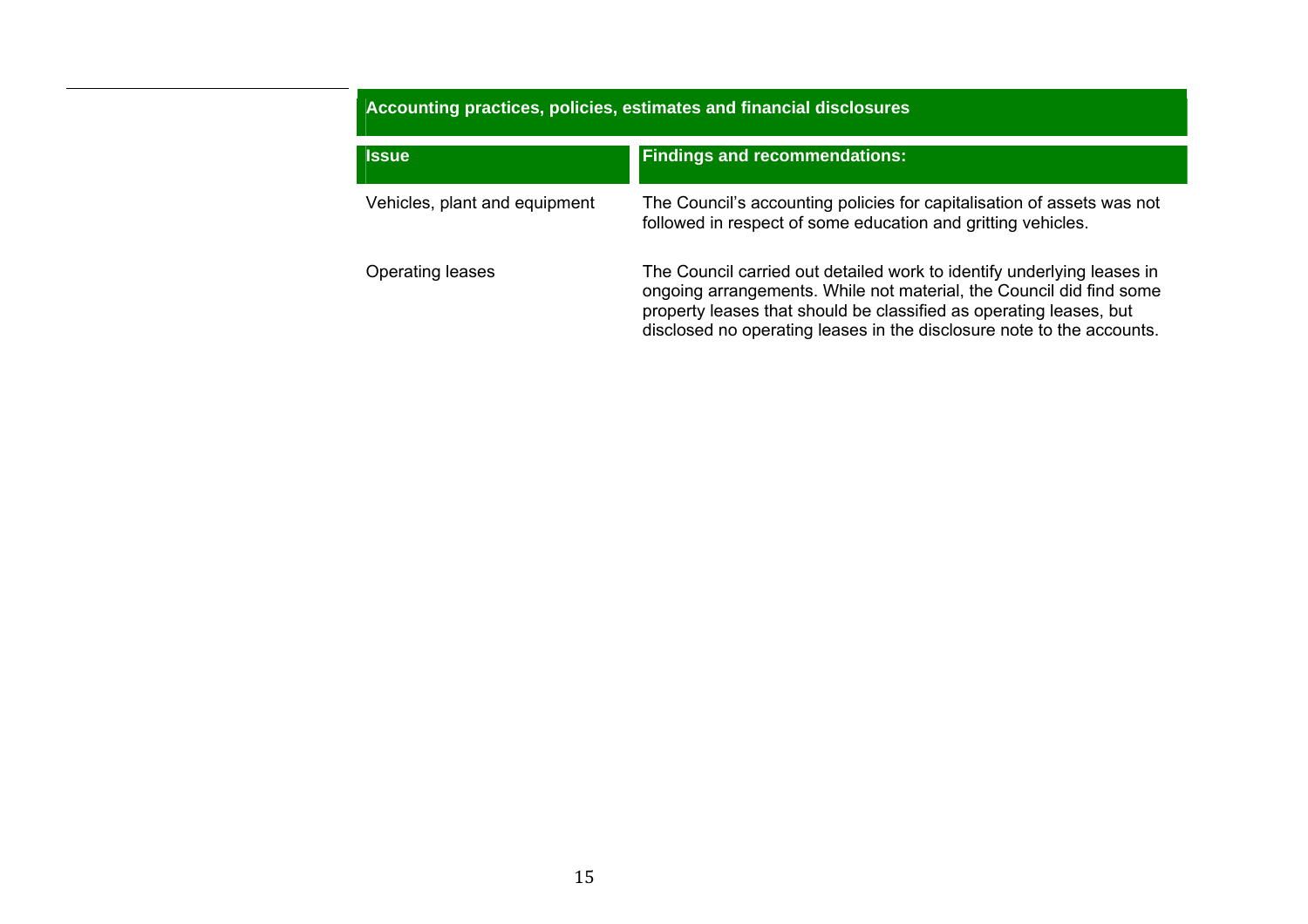### **Financial statements**

**We experienced significant difficulties during the audit due to the lateness of the IFRS restatement exercise and the approved accounts. Working papers were also late, not complete and some were not to standard** 

#### **Significant difficulties encountered during the audit**

The Council did not complete the IFRS restatement exercise in line with its project plan, some statements were not restated and presented to us for review prior to receipt of the 2010/11 accounts and we also received a number of versions of the restated statements which we were required to review. We received the first element of the restated accounts in January and completed our review of the exercise at the end of August 2011 following responses to our queries. This meant that we were still carrying out our review during the main audit and this impacted on our timetable and resources throughout the audit.

The accounts were approved by the Director of Finance and submitted for audit on the evening of 4 July 2011 which is after the deadline. During the year the Accounts and Audit Regulations were updated and the 2011 Regulations confirmed that the Director of Finance must approve the accounts by 30 June (previously members were required to approve the accounts by 30 June). Prior to this change, our original deadline for receiving the accounts was 20 June 2011 which was subsequently changed to 30 June 2011. This late start to the audit had some impact on our timetable and resources.

The deadline for presenting working papers was not met and they were not complete. During the year we agreed which working papers would be presented with the accounts (revised deadline of 30 June 2011). The first working papers were received on 7 July and the trial balance (required to ensure we are auditing the correct figures and to pick testing samples) was not received until 13 July 2011. Working papers for group accounts were still being requested on 17 August 2011. As working papers were late and incomplete we were not able to progress our audit efficiently and it also had a significant effect on our timetable and resources.

The standard of working papers was variable. When we received them, most working papers were adequate although some were not to standard, for example non-current assets. Working papers for financial instruments and the collection fund were good and provided early in the audit.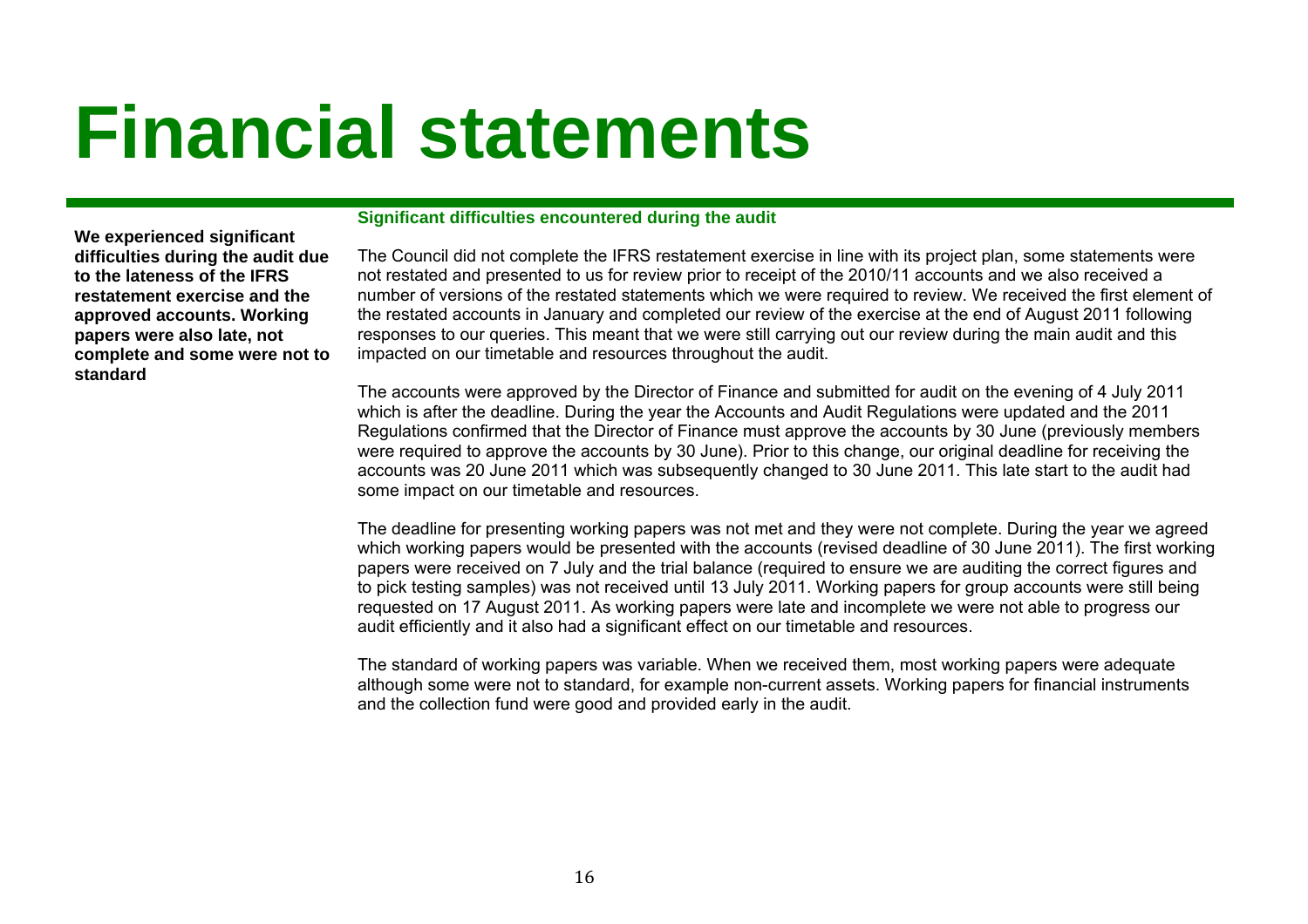#### **Recommendation**

Ensure that the accounts production process has contingency time and quality assurance time built into it, to reduce the number of avoidable errors in the statements presented for audit.

Ensure that working papers are produced to support the Statement of Accounts, and that these working papers reconcile to the accounts, supporting systems and provide the agreed information. This would give the Council greater assurance that the financial statements are accurate, reduce the time taken to complete the audit and reduce the volume of queries to officers during the audit.

#### **Significant matters that were discussed or subject to correspondence with management**

During the year, officers kept me informed of the plans for and progress on the redundancy exercise. We raised no concerns regarding the accounting treatment in 2010/11.

#### **Other significant matters relevant to the reporting process**

The Council is planning to produce an Annual Report/Summary of Accounts document following completion of the audit. We will need to review this to ensure it is consistent with the published statements.

#### **Letter of representation**

Before I issue my opinion, auditing standards require me to ask you and management for written representations about your financial statements and governance arrangements. Appendix 6 contains the draft letter of representation.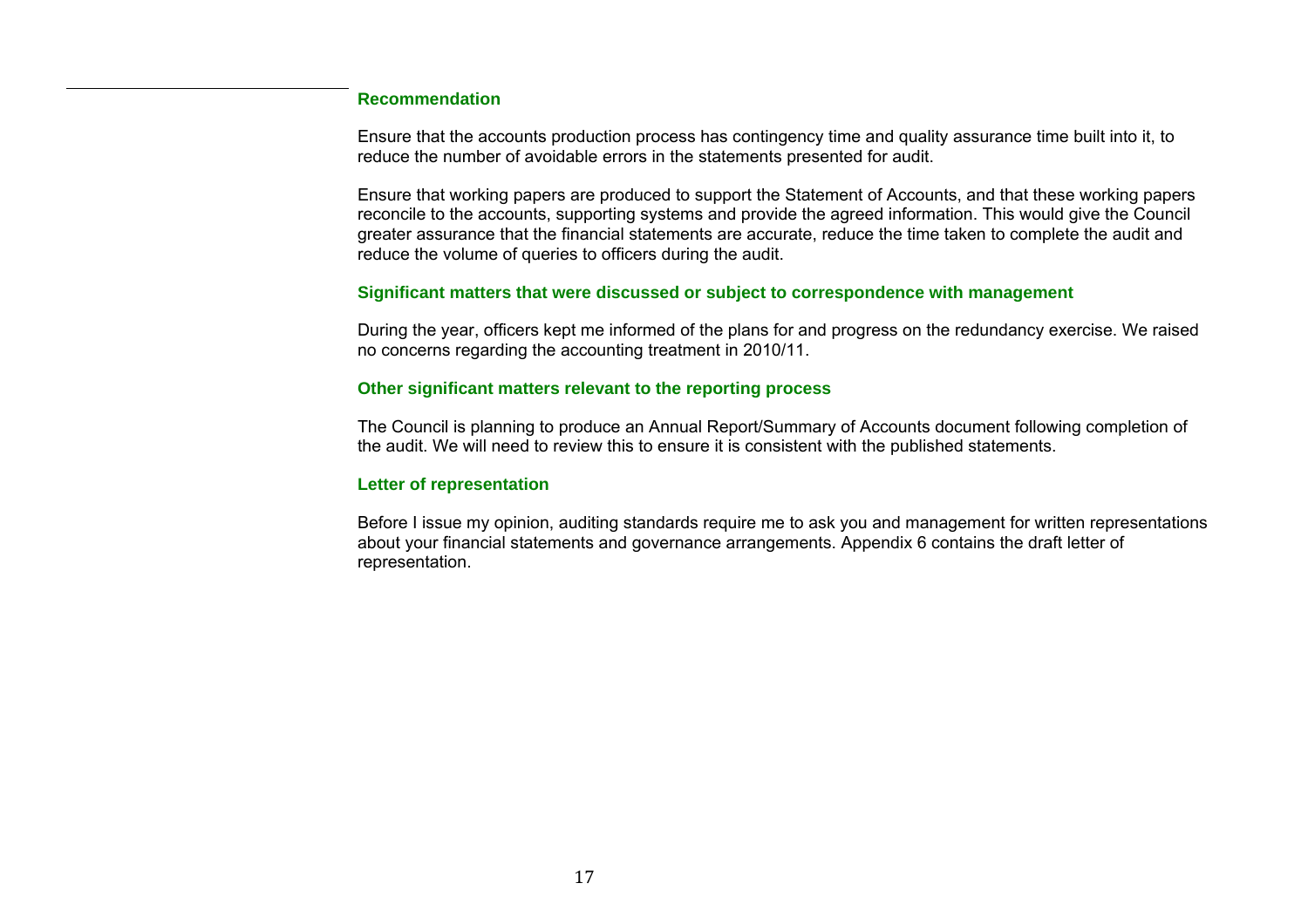# **Value for money**

#### **Value for money conclusion**

I have identified weaknesses in your arrangements to secure value for money in your use of resources and plan to issue a qualified opinion.

The Council has adequate systems and processes to manage effectively financial risks and opportunities, and to secure a stable financial position that enables it to continue to operate for the foreseeable future, although delivery of the Change Programme is crucial to ensuring financial resilience.

#### **I am required to conclude whether the Council put in place proper corporate arrangements for securing economy, efficiency and effectiveness in its use of resources. This is known as the value for money conclusion.**

I assess your arrangements to secure economy, efficiency and effectiveness in your use of resources against two criteria specified by the Audit Commission. My conclusion on each of the two areas is set out below.

I have some concerns about whether Wirral Council has proper arrangements to secure value for money in its use of resources. I plan to issue a qualified opinion that draws attention to weaknesses identified in the arrangements for securing value for money in respect of the HESPE contract and other governance and internal control issues arising from whistleblowing issues and from the recording and control of assets. My opinion will, however, conclude that with the exception of these matters, I am satisfied that in all significant respects the Council put in place proper arrangements to secure economy, efficiency and effectiveness in its use of resources for the year ending 31 March 2011.

#### **Value for money criteria and our findings**

#### **Findings:**

**1. Financial resilience** 

**Criterion**

**The organisation has proper arrangements in place to secure financial resilience.** 

The Council has proper arrangements in place for securing financial resilience. The Council generally achieved its saving and financial targets in 2010/11, aided by the large scale voluntary redundancy scheme that was implemented. During the year, the 'Change Programme' was not on course to deliver planned savings over the medium term although savings were delivered in 2010/11. The financial position was monitored closely during the year by a strategic budget monitoring group and the council finished the year with a better than planned balance on its general fund and set a balanced budget for 2011/12.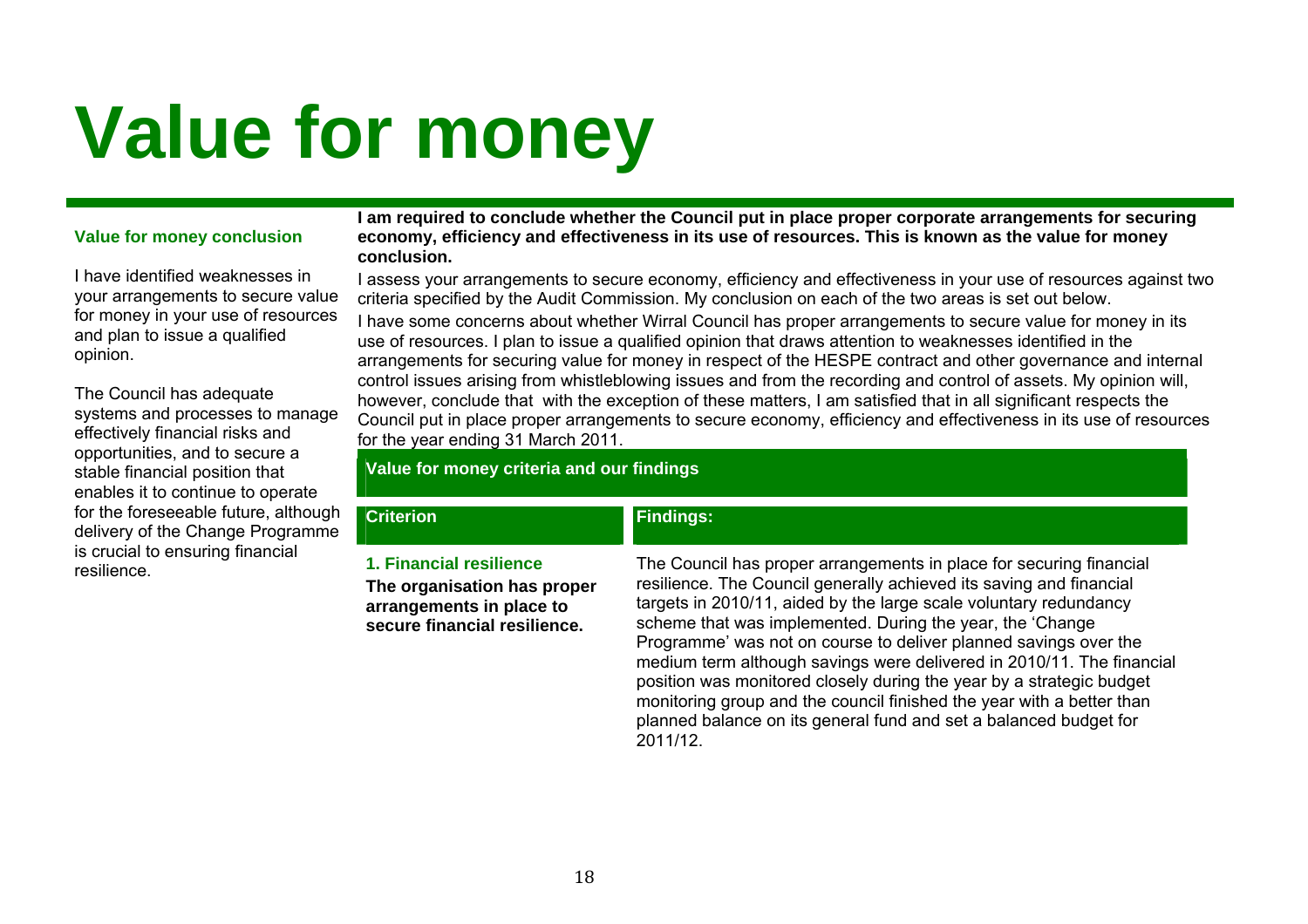#### **Value for money criteria and our findings**

#### **Criterion**

#### **Findings:**

Focus for 2010/11:

The organisation has robust systems and processes to manage effectively financial risks and opportunities, and to secure a stable financial position that enables it to continue to operate for the foreseeable future.

Progress on the 2011/12 budget is adequate but challenging and the Council is currently predicting a general fund balance of £7.4m (£11.5m at June 2011). However, there are significant pressures across the Council, especially in the Department of Adult Social Services (DASS) where the predicted overspend is currently £7m (August 2011). Although there is currently a satisfactory level of balances to mitigate this for 2011/12, they cannot be relied on longer term. Leadership and management of the financial position will be vital to ensure a balanced budget in 2012/13 and this will be even more challenging due to the planned retirement of the current director and recruitment of a new director.

The current budget shortfall for 2012/13 is £25.3m and the Council will shortly be considering how to close the gap. Delivery of the Change Programme is crucial to achieving financial resilience.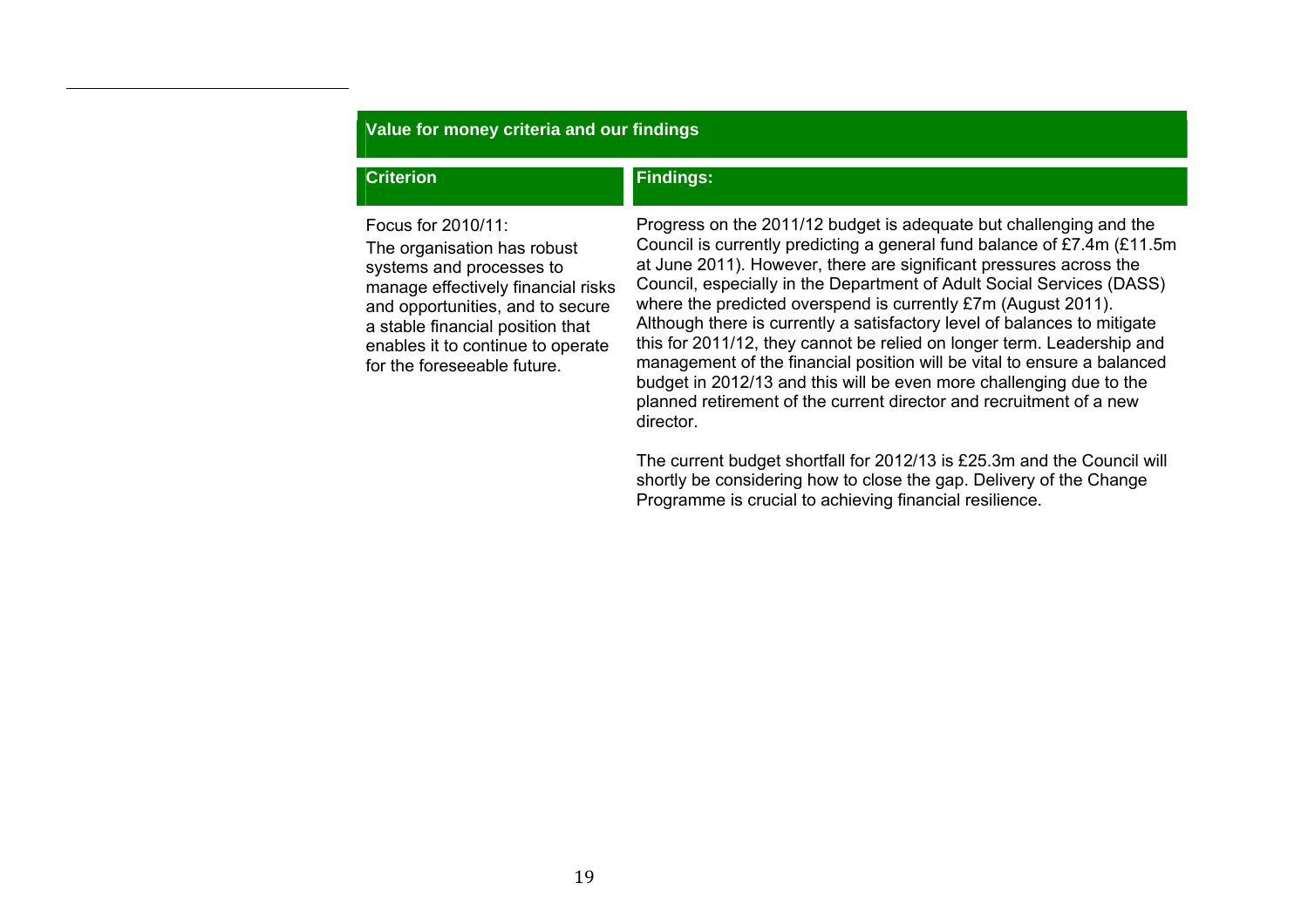# **Value for money**

#### **Value for money conclusion**

**I have identified weaknesses in your arrangements to secure value for money in your use of resources.** 

**The Council is prioritising its resources within tighter budgets, for example by achieving cost reductions but is not able to demonstrate that it is improving efficiency and productivity in some areas, for example in respect of the HESPE contract.** 

#### **Value for money criteria and our findings** *continued*

**Findings:** 

### **Criterion**

#### **2. Securing economy efficiency and effectiveness**

**The organisation has proper arrangements for challenging how it secures economy, efficiency and effectiveness.** 

#### Focus for 2010/11:

The organisation is prioritising its resources within tighter budgets, for example by achieving cost reductions and by improving efficiency and productivity.

We have some concerns about whether Wirral Council has proper arrangements for challenging how it secures economy, efficiency and effectiveness. Although cost reductions are generally being achieved it is not clear whether efficiency and productivity are being improved.

The Council has delivered a number of objectives within its Corporate Plan and there are plans in place to deliver further improvements. For example, the market management review in DASS is reducing the payments to care home providers to bring back to the average for the sector and putting in place arrangements to assess the efficiency and effectiveness of the service going forward.

However, there are a number of Change Programme projects currently assessed as 'red' (at June 2011), such as Looked after Children, Learning Disabilities, Disposal of Assets, Office Rationalisation and some areas of Procurement. In addition, there are a number of indicators that are currently assessed as 'red', for example the indicator for financial assessments completed within 30 days is significantly under target.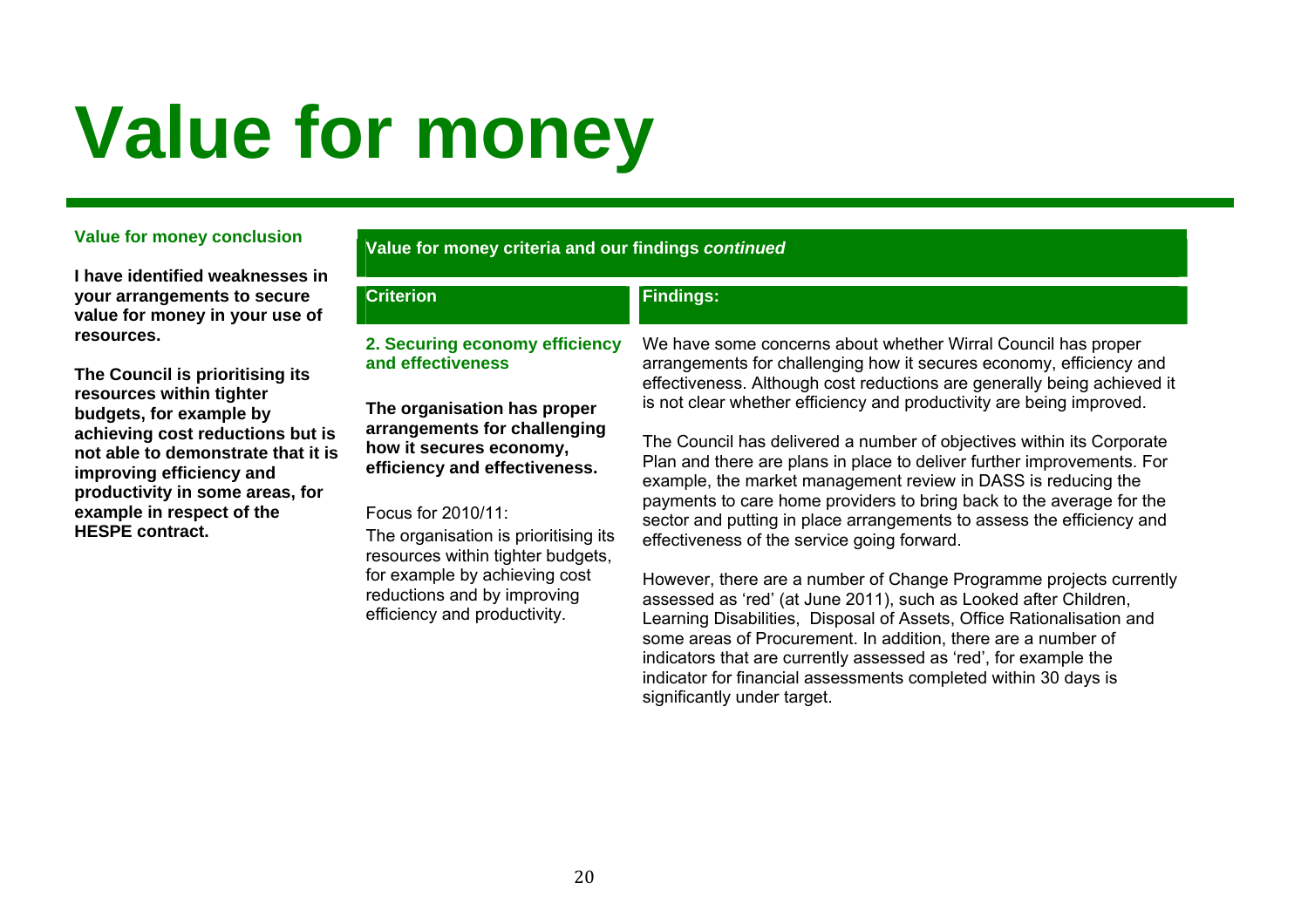#### **Value for money criteria and our findings** *continued*

#### **CriterionFindings:**

We reviewed the benefits realization of the Highways and Engineering Services Procurement Exercise (HESPE) contract which has now been in operation for the last two and a half years and found that the Council is not able to provide information on activity and performance to determine whether it is receiving better value for the money spent.

#### **Report by exception**

The Audit Commission requires me to report by exception where significant matters come to my attention, which I consider to be relevant to proper arrangements to secure economy, efficiency and effectiveness in your use of resources.

There are a number of governance and internal control issues that are impacting on the efficiency and effectiveness of the Council. For example, arising from the whistleblowing issues in DASS and Technical Services that have been or are in the process of being reported to members. We have also raised concerns over the recording and control of assets over a number of years and although there is some improvement there are still major weaknesses in internal control, especially in respect of vehicles, plant and equipment.

#### **Recommendation**

Ensure there are robust plans in place to ensure financial resilience going forward, and that the change Programme is delivered.

Ensure there is strong leadership and management in DASS during the changeover of the Director post to ensure that the overspending is managed

Ensure there are robust systems in place to manage and monitor performance to assess Value for Money.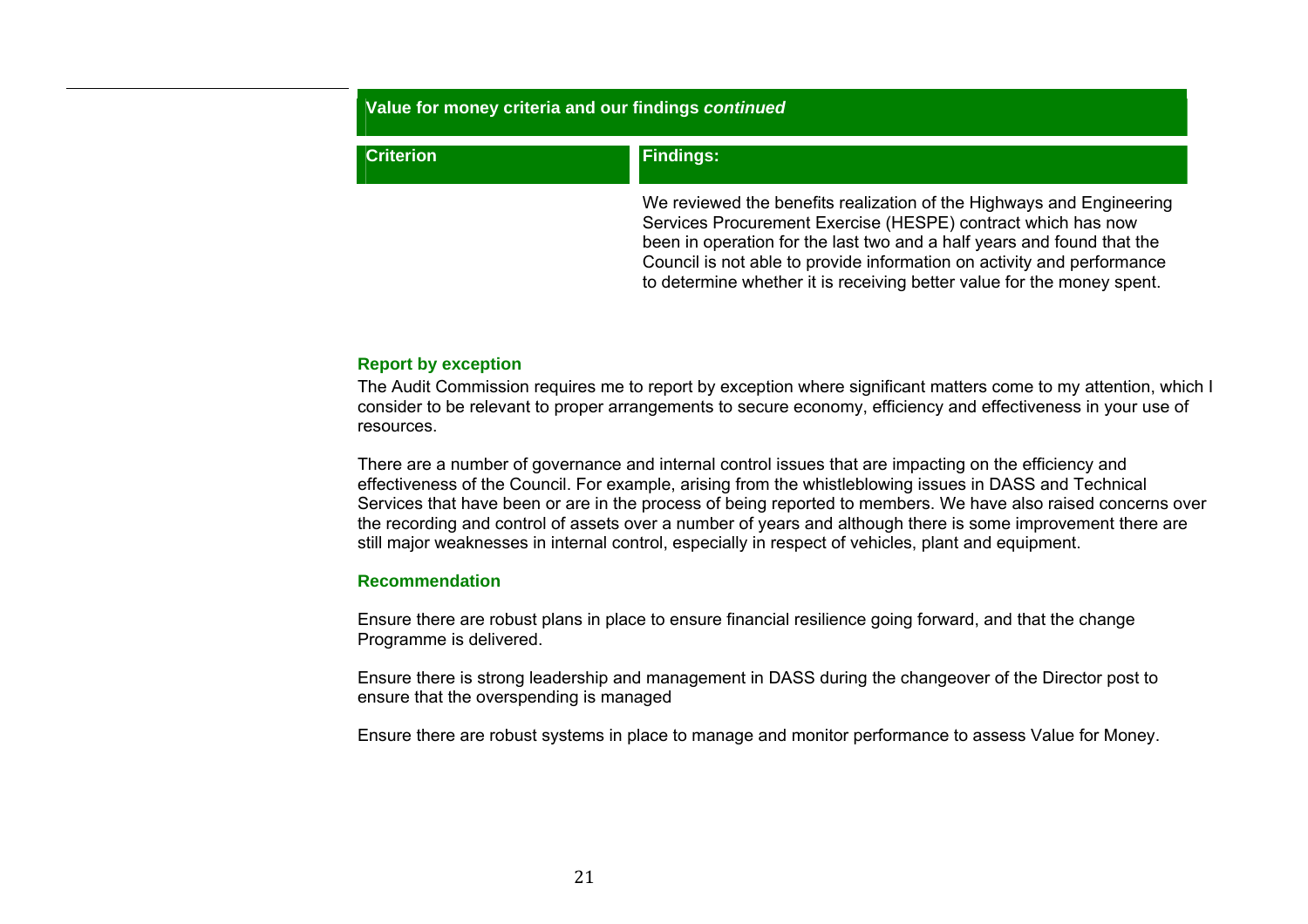### **Appendix 1 – draft Auditor's Report**

#### **DRAFT INDEPENDENT AUDITOR'S REPORT TO THE MEMBERS OF WIRRAL BOROUGH COUNCIL**

#### **Opinion on the Authority accounting statements**

I have audited the accounting statements of Wirral Borough Council for the year ended 31 March 2011 under the Audit Commission Act 1998. The accounting statements comprise the Movement in Reserves Statement, the Comprehensive Income and Expenditure Statement, the Balance Sheet, the Cash Flow Statement, the Collection Fund and the related notes. These accounting statements have been prepared under the accounting policies set out in the Statement of Accounting Policies.

This report is made solely to the members of Wirral Borough Council in accordance with Part II of the Audit Commission Act 1998 and for no other purpose, as set out in paragraph 48 of the Statement of Responsibilities of Auditors and Audited Bodies published by the Audit Commission in March 2010.

#### **Respective responsibilities of the Director of Finance and auditor**

As explained more fully in the Statement of Responsibilities for the Statement of Accounts, the Director of Finance is responsible for the preparation of the Authority's Statement of Accounts in accordance with proper practices as set out in the CIPFA/LASAAC Code of Practice on Local Authority Accounting in the United Kingdom. My responsibility is to audit the accounting statements in accordance with applicable law and International Standards on Auditing (UK and Ireland). Those standards require me to comply with the Auditing Practices Board's Ethical Standards for Auditors.

#### **Scope of the audit of the financial statements**

An audit involves obtaining evidence about the amounts and disclosures in the accounting statements sufficient to give reasonable assurance that the accounting statements are free from material misstatement, whether caused by fraud or error. This includes an assessment of: whether the accounting policies are appropriate to the Authority's circumstances and have been consistently applied and adequately disclosed; the reasonableness of significant accounting estimates made by the Authority; and the overall presentation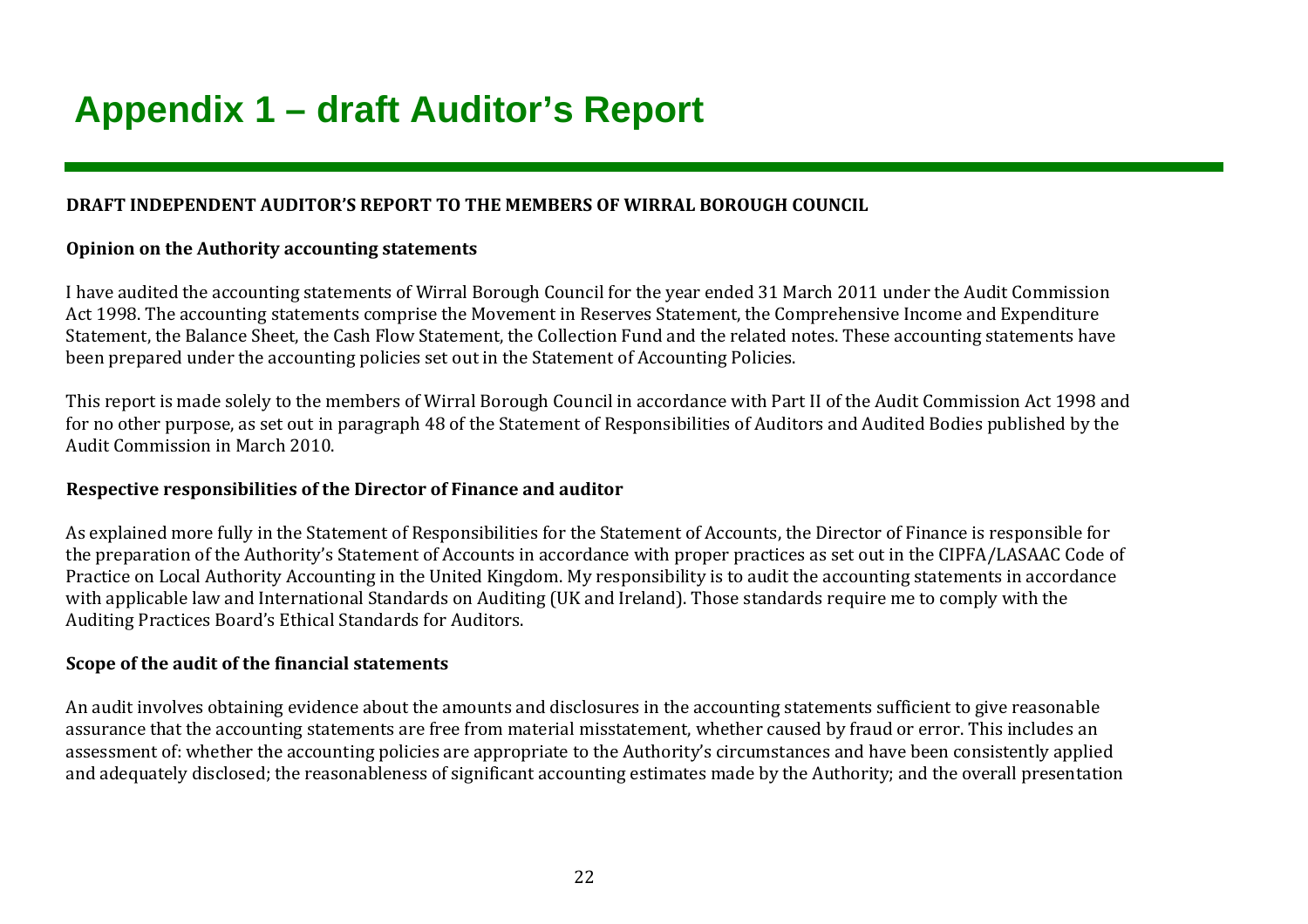of the accounting statements. I read all the information in the explanatory foreword to identify material inconsistencies with the audited financial statements. If I become aware of any apparent material misstatements or inconsistencies I consider the implications for my report.

#### **Opinion on accounting statements**

In my opinion the accounting statements:

- give a true and fair view of the state of Wirral Borough Council's affairs as at 31 March 2011 and of its income and expenditure for the year then ended; and
- have been properly prepared in accordance with the CIPFA/LASAAC Code of Practice on Local Authority Accounting in the United Kingdom.

#### **Opinion on other matters**

In my opinion, the information given in the explanatory foreword for the financial year for which the accounting statements are prepared is consistent with the accounting statements.

#### **Matters on which I report by exception**

I have nothing to report in respect of the governance statement on which I report to you if, in my opinion the governance statement does not reflect compliance with 'Delivering Good Governance in Local Government: a Framework' published by CIPFA/SOLACE in June 2007.

#### **Opinion on the pension fund accounting statements**

I have audited the pension fund accounting statements for the year ended 31 March 2011 under the Audit Commission Act 1998. The pension fund accounting statements comprise the Fund Account, the Net Assets Statement and the related notes. These accounting statements have been prepared under the accounting policies set out in the Statement of Accounting Policies.

This report is made solely to the members of Wirral Borough Council in accordance with Part II of the Audit Commission Act 1998 and for no other purpose, as set out in paragraph 48 of the Statement of Responsibilities of Auditors and Audited Bodies published by the Audit Commission in March 2010.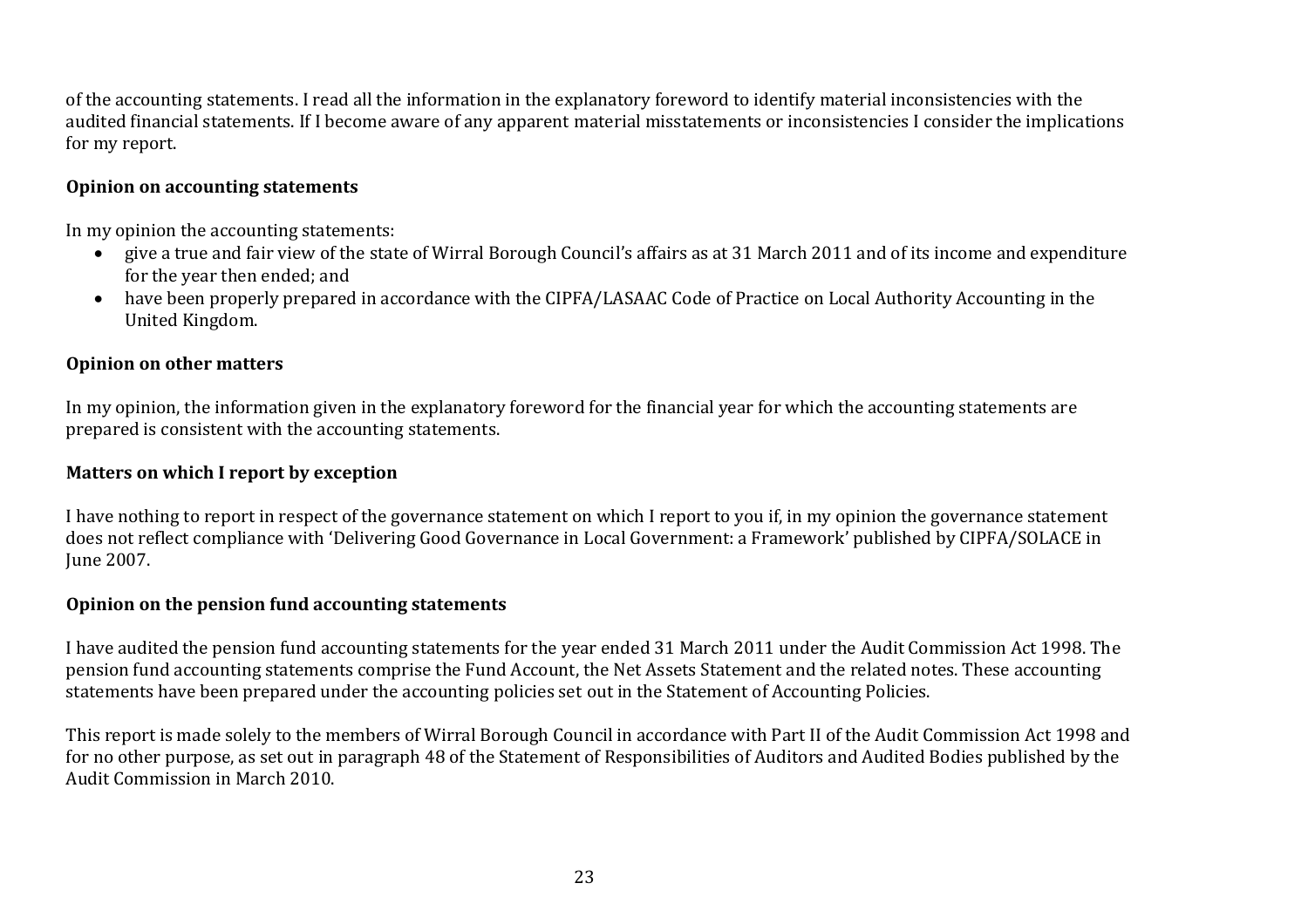#### **Respective responsibilities of the Director of Finance and auditor**

As explained more fully in the Statement of Responsibilities for the Statement of Accounts, the Director of Finance is responsible for the preparation of the pension fund's Statement of Accounts in accordance with proper practices as set out in the CIPFA/LASAAC Code of Practice on Local Authority Accounting in the United Kingdom. My responsibility is to audit the accounting statements in accordance with applicable law and International Standards on Auditing (UK and Ireland). Those standards require me to comply with the Auditing Practices Board's Ethical Standards for Auditors.

#### **Scope of the audit of the financial statements**

An audit involves obtaining evidence about the amounts and disclosures in the accounting statements sufficient to give reasonable assurance that the accounting statements are free from material misstatement, whether caused by fraud or error. This includes an assessment of: whether the accounting policies are appropriate to the fund's circumstances and have been consistently applied and adequately disclosed; the reasonableness of significant accounting estimates made by the fund; and the overall presentation of the accounting statements. I read all the information in the explanatory foreword to identify material inconsistencies with the audited accounting statements. If I become aware of any apparent material misstatements or inconsistencies I consider the implications for my report.

#### **Opinion on accounting statements**

In my opinion the pension fund's accounting statements:

- $\bullet$  give a true and fair view of the financial transactions of the pension fund during the year ended 31 March 2011 and the amount and disposition of the fund's assets and liabilities as at 31 March 2011, other than liabilities to pay pensions and other benefits after the end of the scheme year; and
- have been properly prepared in accordance with the CIPFA/LASAAC Code of Practice on Local Authority Accounting in the United Kingdom.

#### **Opinion on other matters**

In my opinion, the information given in the explanatory foreword for the financial year for which the accounting statements are prepared is consistent with the accounting statements.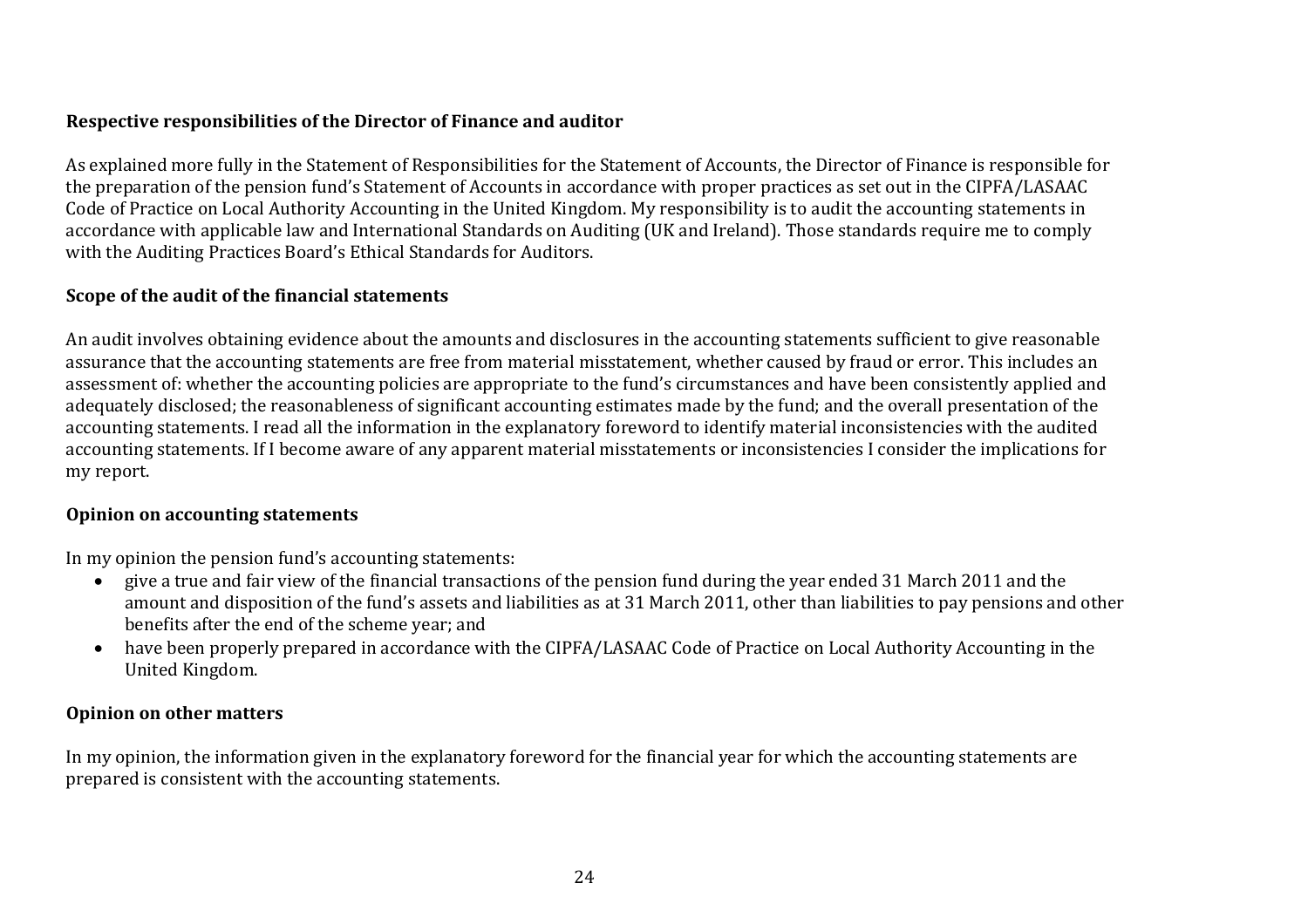#### **Conclusion on Authority's arrangements for securing economy, efficiency and effectiveness in the use of resources**

#### **Authority's responsibilities**

The Authority is responsible for putting in place proper arrangements to secure economy, efficiency and effectiveness in its use of resources, to ensure proper stewardship and governance, and to review regularly the adequacy and effectiveness of these arrangements.

#### **Auditor's responsibilities**

I am required under Section 5 of the Audit Commission Act 1998 to satisfy myself that the Authority has made proper arrangements for securing economy, efficiency and effectiveness in its use of resources. The Code of Audit Practice issued by the Audit Commission requires me to report to you my conclusion relating to proper arrangements, having regard to relevant criteria specified by the Audit Commission.

I report if significant matters have come to my attention which prevent me from concluding that the Authority has put in place proper arrangements for securing economy, efficiency and effectiveness in its use of resources. I am not required to consider, nor have I considered, whether all aspects of the Authority's arrangements for securing economy, efficiency and effectiveness in its use of resources are operating effectively.

#### **Basis of qualified conclusion**

I have undertaken my audit in accordance with the Code of Audit Practice, having regard to the guidance on the specified criteria, published by the Audit Commission in October 2010, as to whether the Authority has proper arrangements for:

- securing financial resilience; and
- challenging how it secures economy, efficiency and effectiveness.

The Audit Commission has determined these two criteria as those necessary for me to consider under the Code of Audit Practice in satisfying myself whether the Authority put in place proper arrangements for securing economy, efficiency and effectiveness in its use of resources for the year ended 31 March 2011.

I planned my work in accordance with the Code of Audit Practice. Based on my risk assessment, I undertook such work as I considered necessary to form a view on whether, in all significant respects, the Authority had put in place proper arrangements to secure economy, efficiency and effectiveness in its use of resources.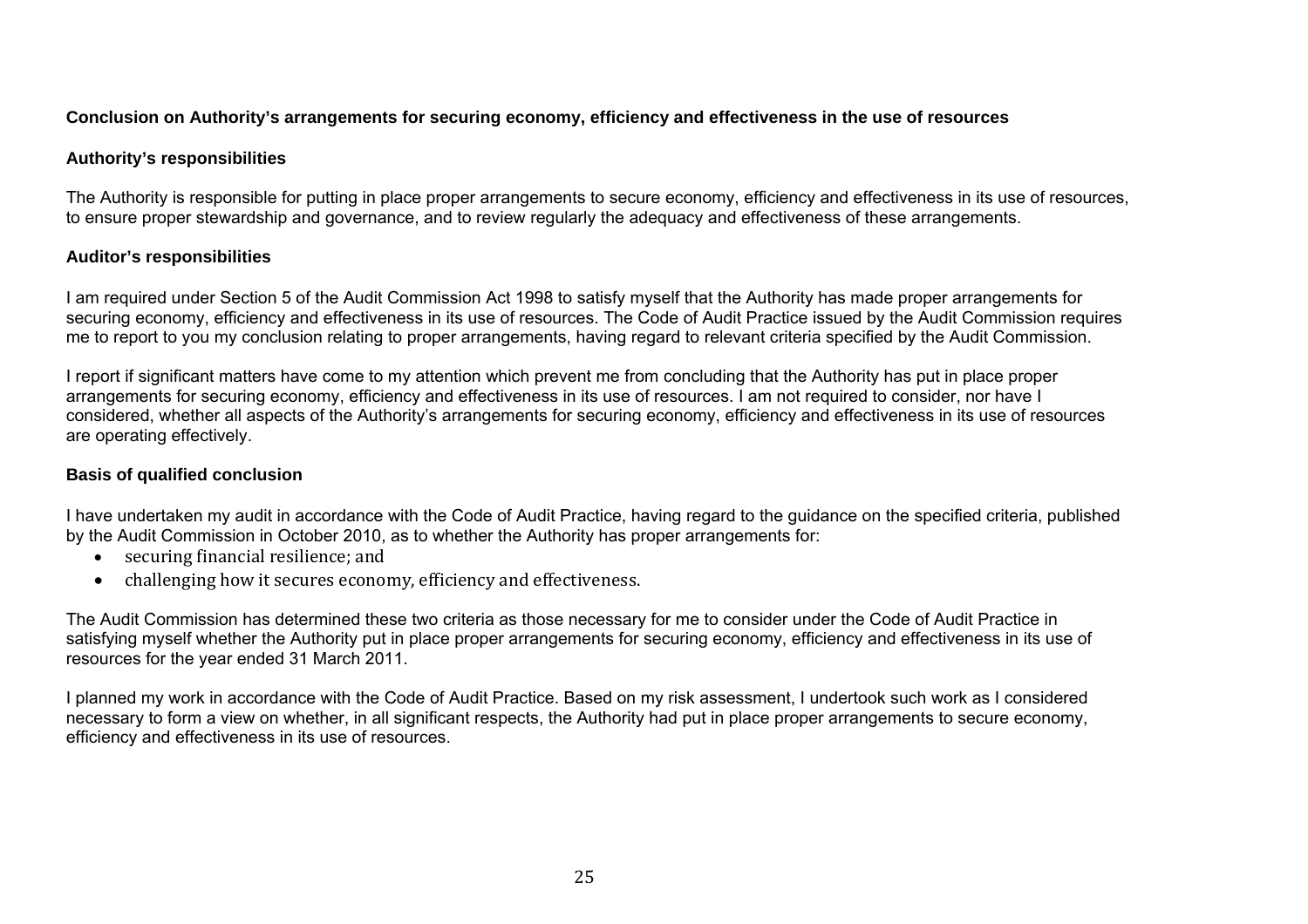We reviewed the benefits realization of the Highways and Engineering Services Procurement Exercise (HESPE) contract which has now been in operation for the last two and a half years and found that the Council is not able to provide information on activity and performance to determine whether it is receiving better value for the money spent.

#### **Conclusion**

On the basis of my work, having regard to the guidance on the specified criteria published by the Audit Commission in October 2010, with the exception of the matter reported in the basis for qualified conclusion paragraph above, I am satisfied that in all significant respects Wirral Borough Council put in place proper arrangements to secure economy, efficiency and effectiveness in its use of resources for the year ending 31 March 2011.

The Audit Commission's guidance also requires me to report by exception on any other significant additional matters that come to my attention and which I consider to be relevant to proper arrangements to secure economy, efficiency and effectiveness in the use of resources. Such a matter has come to my attention relating to significant weaknesses in governance and internal control arrangements for whistleblowing issues arising in DASS and Technical Services and in the control of assets.

#### **Certificate**

I certify that I have completed the audit of the accounts of Wirral Borough Council and Merseyside Pension Fund in accordance with the requirements of the Audit Commission Act 1998 and the Code of Audit Practice issued by the Audit Commission.

[*Signature*]

Michael Thomas, Officer of the Audit Commission

Audit Commission, Liverpool Office, 3rd Floor, Millennium House, 60 Victoria Street, Liverpool L1 6LD

September 2011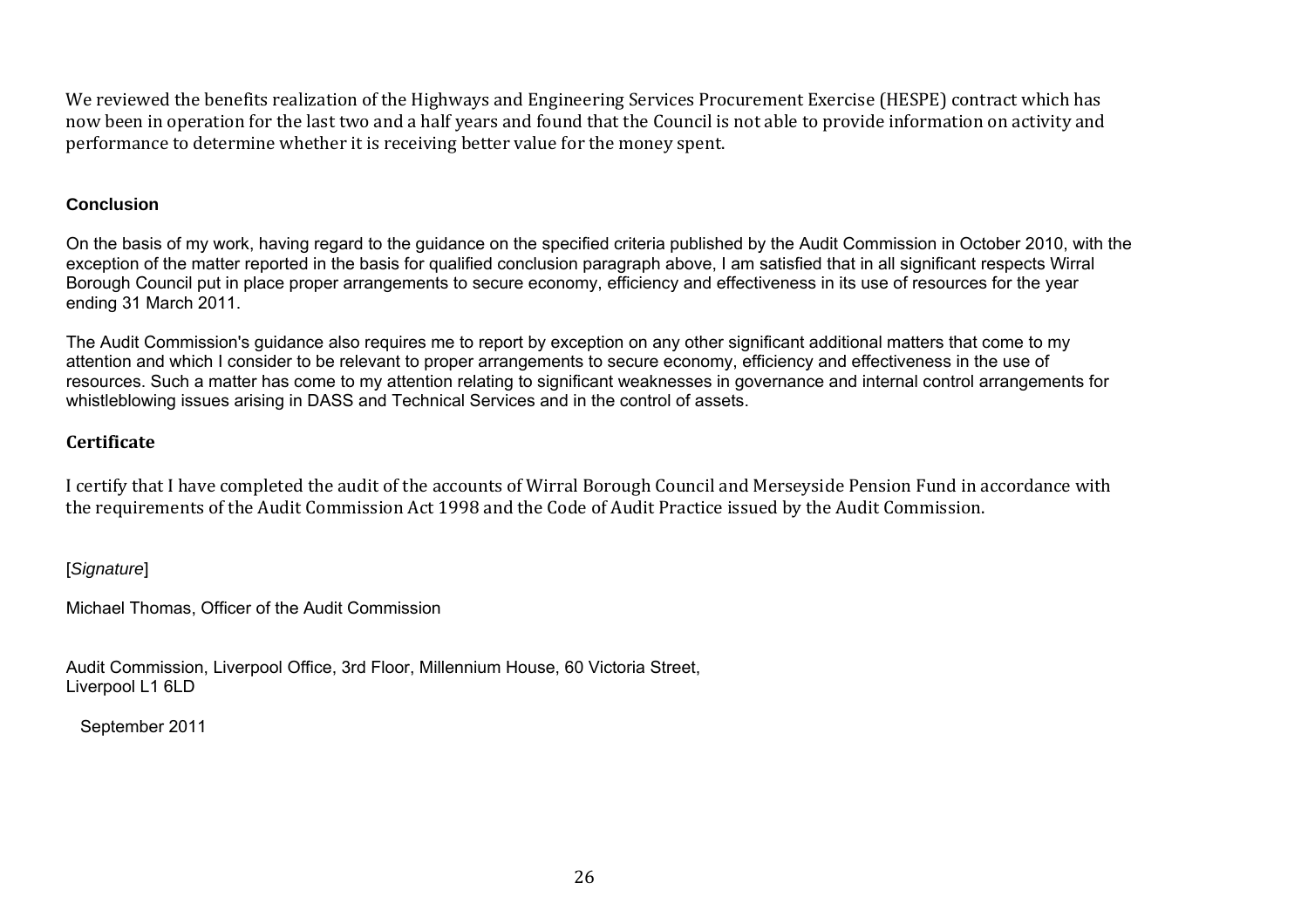### **Appendix 2 – Amendments to the draft financial statements**

I identified the following misstatements during my audit and management have adjusted the financial statements. I bring them to your attention to aid you in fulfilling your governance responsibilities.

|                                                                                                                                                                                                                                                                                                                                      |                                                                                                                                                                                                                                                                                  | <b>Comprehensive income</b><br>and expenditure statement |                  | <b>Balance sheet</b>           |                  |
|--------------------------------------------------------------------------------------------------------------------------------------------------------------------------------------------------------------------------------------------------------------------------------------------------------------------------------------|----------------------------------------------------------------------------------------------------------------------------------------------------------------------------------------------------------------------------------------------------------------------------------|----------------------------------------------------------|------------------|--------------------------------|------------------|
| <b>Adjusted misstatement</b>                                                                                                                                                                                                                                                                                                         | <b>Nature of adjustment</b>                                                                                                                                                                                                                                                      | <b>Dr £'000s</b>                                         | <b>Cr £'000s</b> | <b>Dr £'000s</b>               | <b>Cr £'000s</b> |
| Depreciation amount charged through<br>asset note and asset register different to<br>that charged through income statement<br>and reserves. A manual reversal of the<br>final quarter depreciation for a disposed of<br>asset had been made in error. The correct<br>amount had already been processed<br>through the asset register | The adjustment corrects this incorrect<br>posting in the CIES, through the MIRS, in<br>the Cash Flow statement and in the various<br>notes and unusable reserves where the<br>incorrect depreciation figure has been used.                                                       | 74                                                       |                  | $n/a$ – affects<br><b>MIRS</b> |                  |
| An asset was included as an addition in<br>the asset register at an incorrect value and<br>the accounts reflected this and the<br>subsequent impairment to report the total<br>balance at the correct value.                                                                                                                         | The adjustment reduces the additions figure<br>and the impairment figure, adjustments<br>which net each other off and leave the<br>correct totals.                                                                                                                               |                                                          |                  | 42                             | 42               |
| Revaluation reversals of previous<br>impairment had been taken to the<br>revaluation reserve without first reversing<br>the impact of impairment charged to CIES                                                                                                                                                                     | An element of revaluation that represents<br>reversal of impairment credited to CIES.<br>The effect on the reserves is written out<br>through the revaluation reserve reported in<br>the MIRS, and therefore amends total<br>unusable reserves reported on the balance<br>sheet. |                                                          | 875              | 875                            |                  |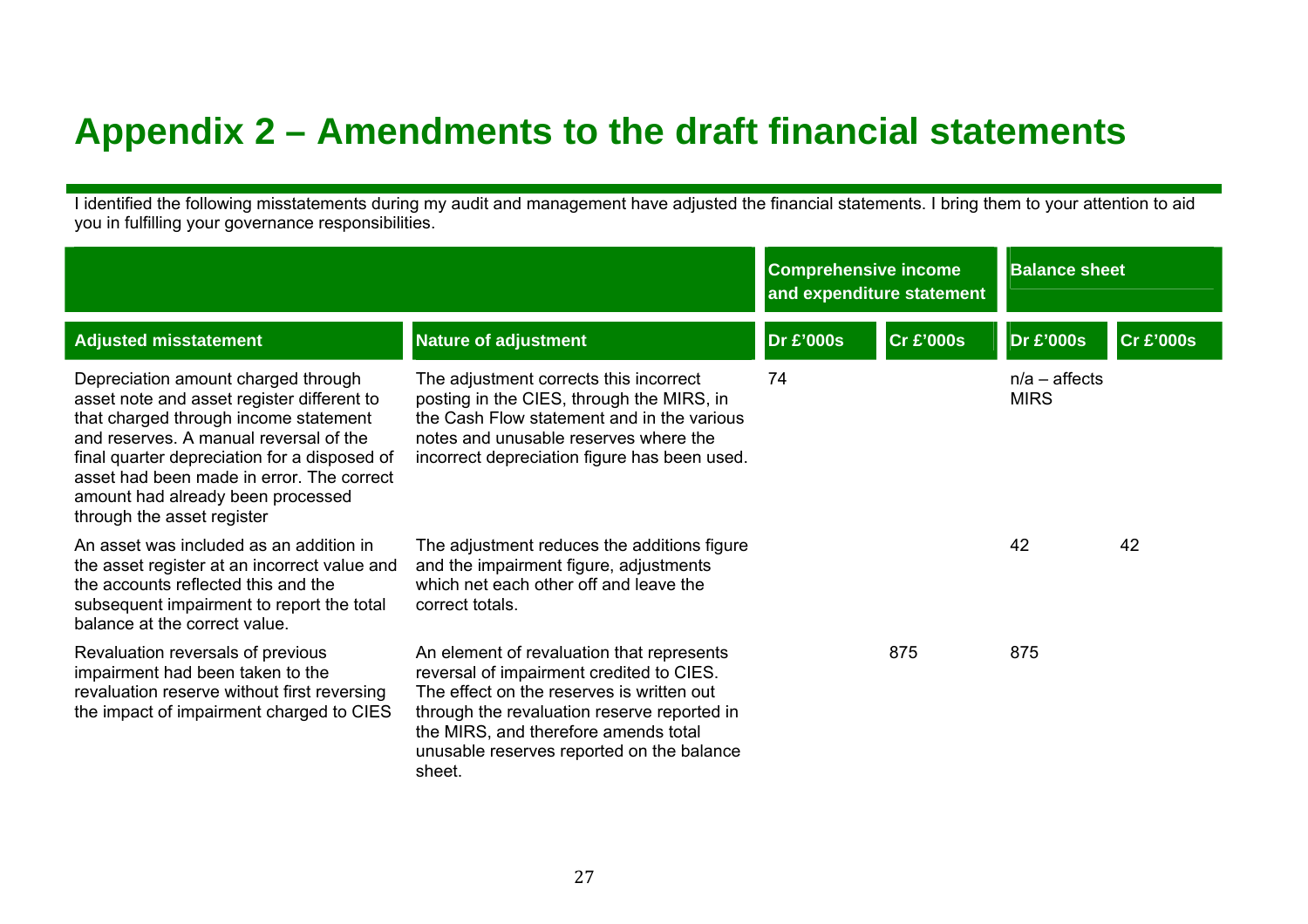|                                                                                                                                                                                                                                      |                                                                                                                                                                                                    | <b>Comprehensive income</b><br>and expenditure statement |                  | <b>Balance sheet</b> |                  |
|--------------------------------------------------------------------------------------------------------------------------------------------------------------------------------------------------------------------------------------|----------------------------------------------------------------------------------------------------------------------------------------------------------------------------------------------------|----------------------------------------------------------|------------------|----------------------|------------------|
| <b>Adjusted misstatement</b>                                                                                                                                                                                                         | <b>Nature of adjustment</b>                                                                                                                                                                        | <b>Dr £'000s</b>                                         | <b>Cr £'000s</b> | <b>Dr £'000s</b>     | <b>Cr £'000s</b> |
| The surplus on provision of services from<br>the CIES was incorrectly entered as a<br>deficit in the first line of the cash flow<br>statement. An incorrect balancing<br>adjustment was then entered into line 2 of<br>the statement | Cash flow statement line 1 £(64,800) $k$<br>adjustment, Cash flow statement line 2<br>£64,800k adjustment.                                                                                         | n/a                                                      |                  | n/a                  |                  |
| The cash flow statement did not reconcile<br>to the cash and cash equivalents on the<br>face of the Balance Sheet                                                                                                                    | The Cash Flow statement has been<br>restated and the cash and cash equivalents<br>figure amended to agree to the Balance<br>Sheet figure.                                                          | n/a                                                      |                  | n/a                  |                  |
| The staff leave accrual was understated in<br>the statements in error and did not reflect<br>the supporting calculations.                                                                                                            | Increase the accrual to the correct value by<br>debiting expenditure against service lines in<br>the CIES. The opposite entry is required to<br>increase the accrual held on the balance<br>sheet. | 1,290                                                    |                  |                      | 1,290            |
| The loss on disposal figure included in the<br>CIES was not consistent with the loss on<br>disposals reported elsewhere in the<br>statements. The CIES required a<br>correction of 607k.                                             | The CIES figure is adjusted by 607k. The<br>adjustment corrects an inconsistency<br>between CIES and the MIRS, resulting in no<br>net impact on the balance sheet.                                 | 607                                                      |                  | n/a                  |                  |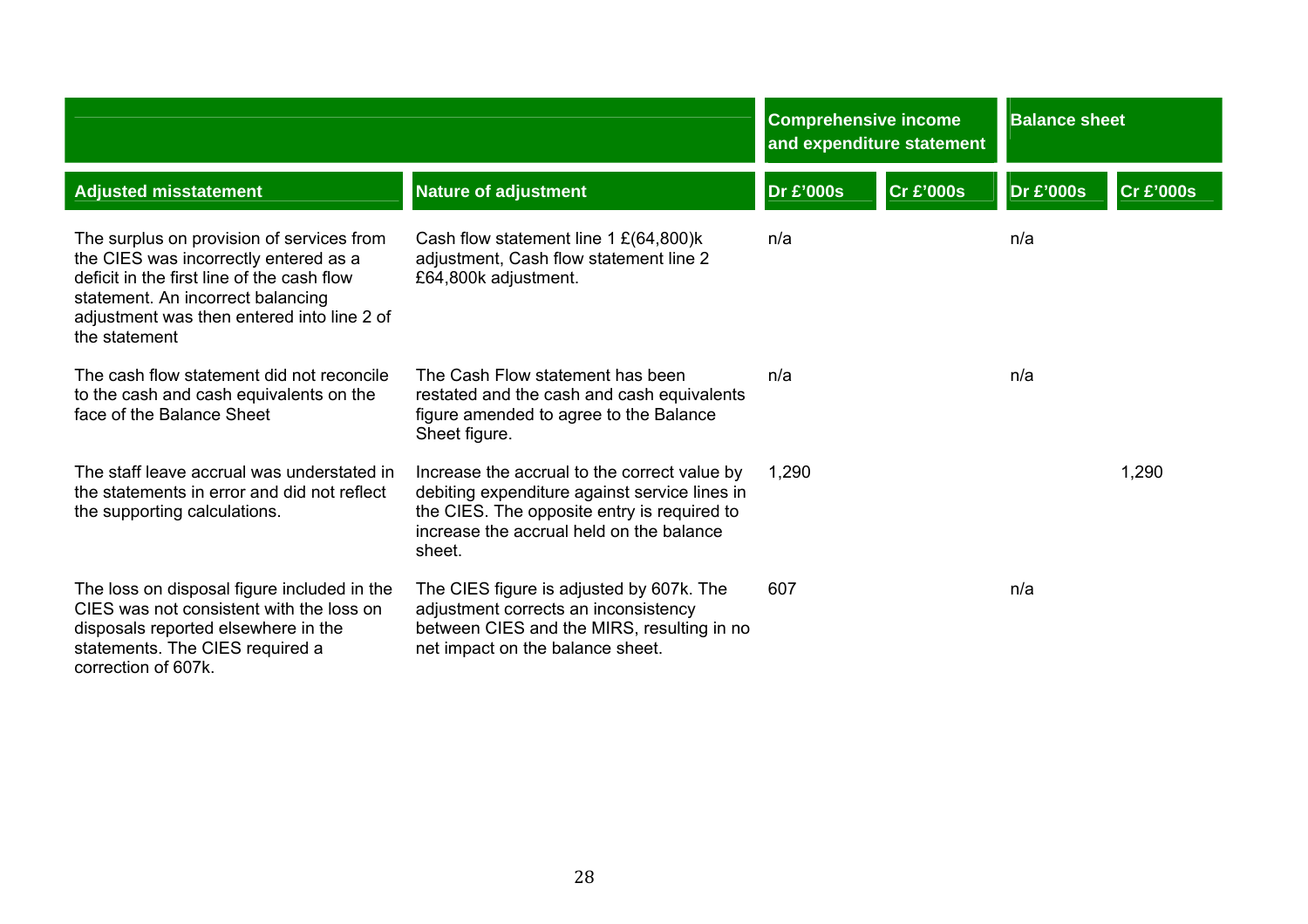### **Appendix 3 – Unadjusted misstatements in the financial statements**

I identified the following misstatements during my audit, but management has not adjusted the financial statements. I bring them to your attention to help you in fulfilling your governance responsibilities and ask you to correct these misstatements. If you decide not to amend, please tell me why in the representation letter. If you believe the effect of the uncorrected errors, individually and collectively, is immaterial, please reflect this in the representation letter. Please attach a schedule of the uncorrected errors to the representation letter.

|                                                                                                                                                                                                                   | <b>Comprehensive income</b><br>and expenditure statement |                  | <b>Balance sheet</b> |           |                         |
|-------------------------------------------------------------------------------------------------------------------------------------------------------------------------------------------------------------------|----------------------------------------------------------|------------------|----------------------|-----------|-------------------------|
| Unadjusted misstatement                                                                                                                                                                                           | Nature of required adjustment                            | <b>Dr £'000s</b> | CrE'000s             | Dr E'000s | $\overline{C}$ r £'000s |
| The deficit on revaluation of PPE assets<br>line on the face of the CIES has not been<br>fully supported. The supporting papers<br>appear to include items which should be<br>reported under net cost of services | Not yet known (awaiting further response)                | not known        |                      | n/a       |                         |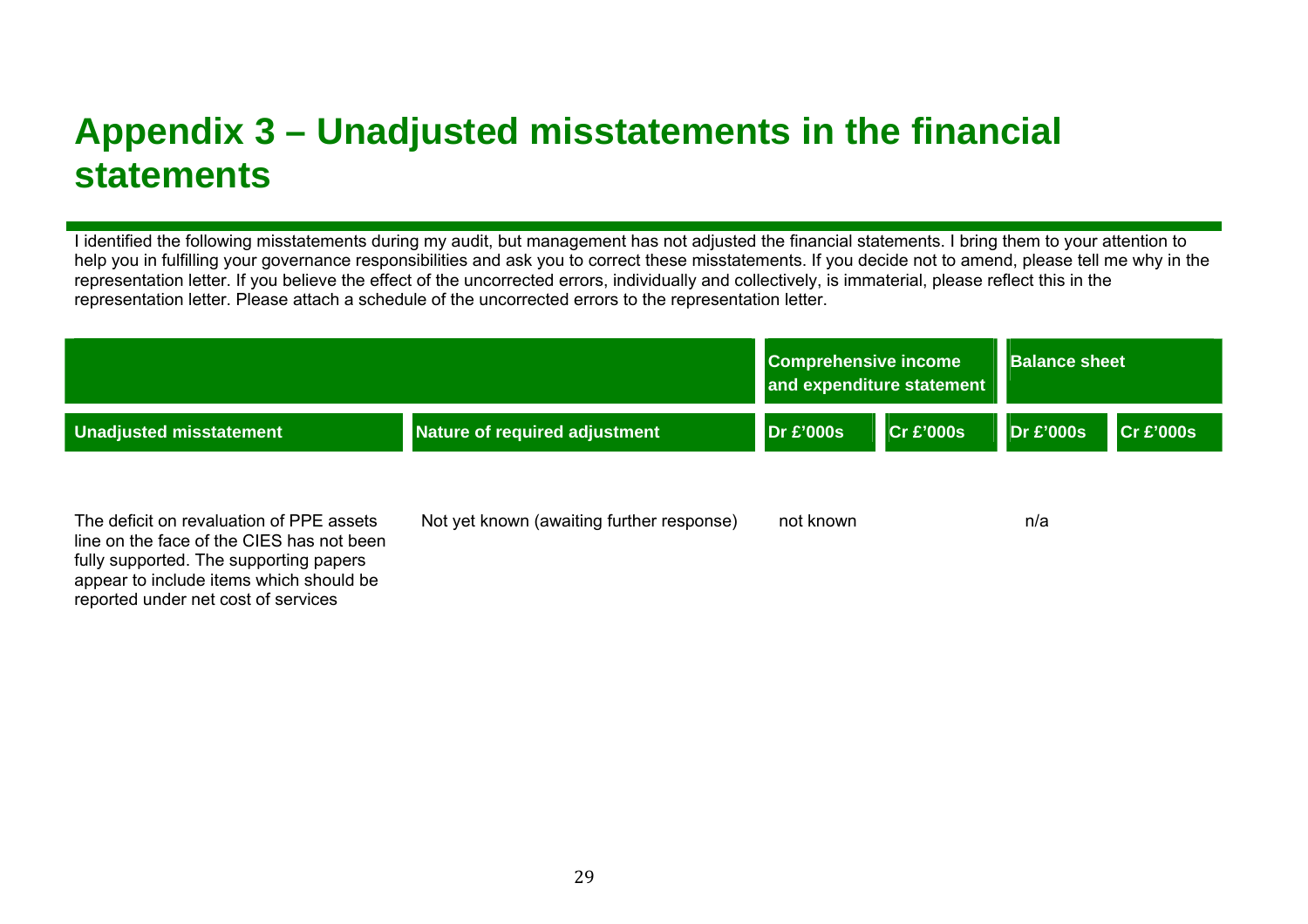## **Appendix 4 –Glossary**

#### **Audit closure certificate**

A certificate that I have completed the audit following statutory requirements. This marks the point when I have completed my responsibilities for the audit of the period covered by the financial statements.

#### **Audit opinion**

On completion of the audit of the financial statements, I must give my opinion on the financial statements, including:

- whether they give a true and fair view of the financial position of the audited body and its spending and income for the year in question; and
- whether they have been prepared properly, following the relevant accounting rules.

#### **Opinion**

If I agree that the financial statements give a true and fair view, I issue an unqualified opinion. I issue a qualified opinion if:

- I find the statements do not give a true and fair view; or
- I cannot confirm that the statements give a true and fair view.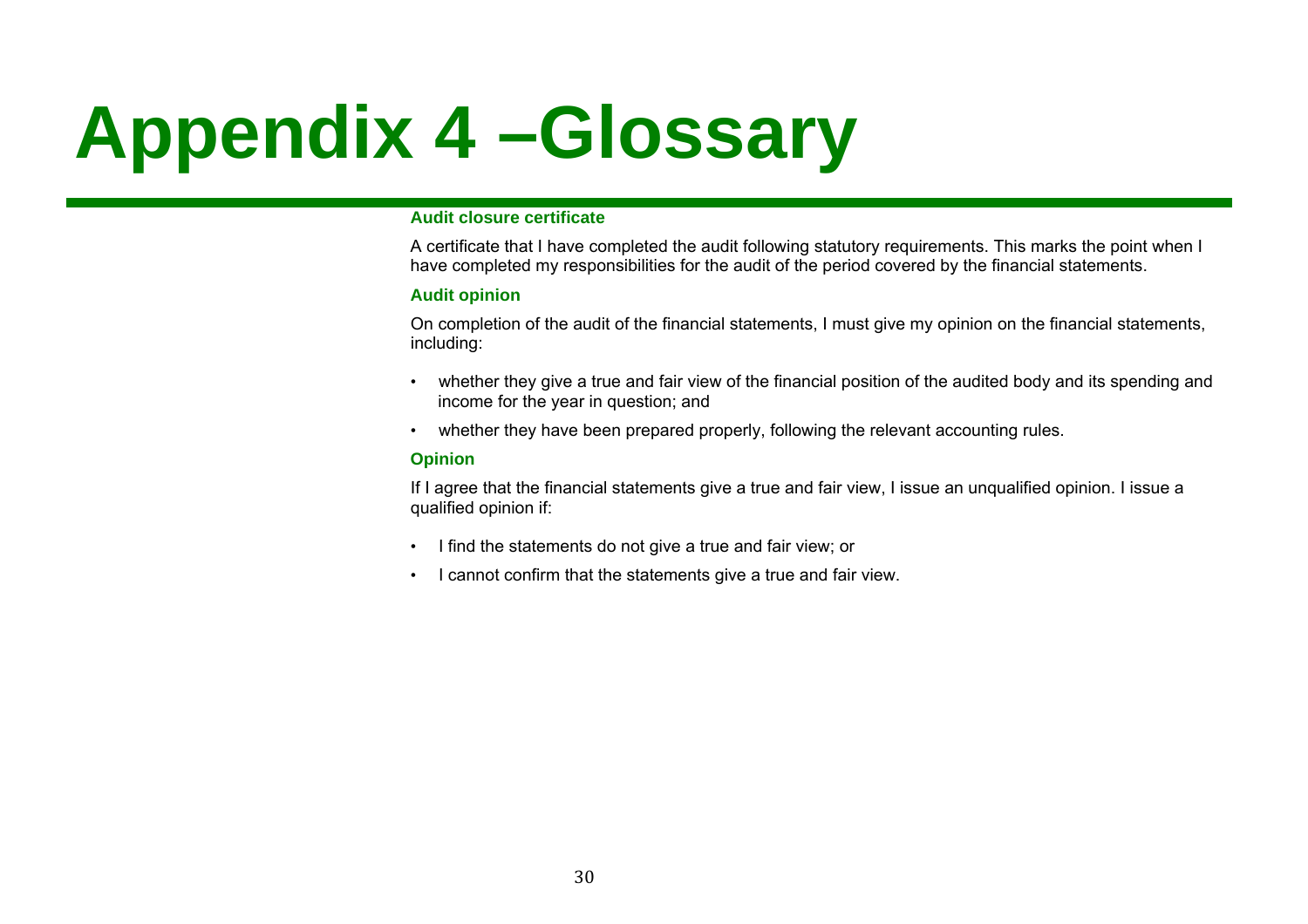## **Appendix 4 -Glossary**

#### **Materiality and significance**

The Accounting Practices Board (APB) defines this concept as 'an expression of the relative significance or importance of a particular matter for the financial statements as a whole. A matter is material if its omission would reasonably influence users of the financial statements, such as the addressees of the auditor's report; also a misstatement is material if it would have a similar influence. Materiality may also be considered for any individual primary statement within the financial statements or of individual items included in them. We cannot define materiality mathematically, as it has both numerical and nonnumerical aspects'.

The term 'materiality' applies only to the financial statements. Auditors appointed by the Commission have responsibilities and duties under statute, as well as their responsibility to give an opinion on the financial statements, which do not necessarily affect their opinion on the financial statements.

'Significance' applies to these wider responsibilities and auditors adopt a level of significance that may differ from the materiality level applied to their audit in relation to the financial statements. Significance has both qualitative and quantitative aspects.

#### **Weaknesses in internal control**

A weakness in internal control exists when:

- a control is designed, set up or used in such a way that it is unable to prevent, or detect and correct, misstatements in the financial statements quickly; or
- a control necessary to prevent, or detect and correct, misstatements in the financial statements quickly is missing.

An important weakness in internal control is a weakness, or a combination of weaknesses that, in my professional judgement, are important enough that I should report them to you.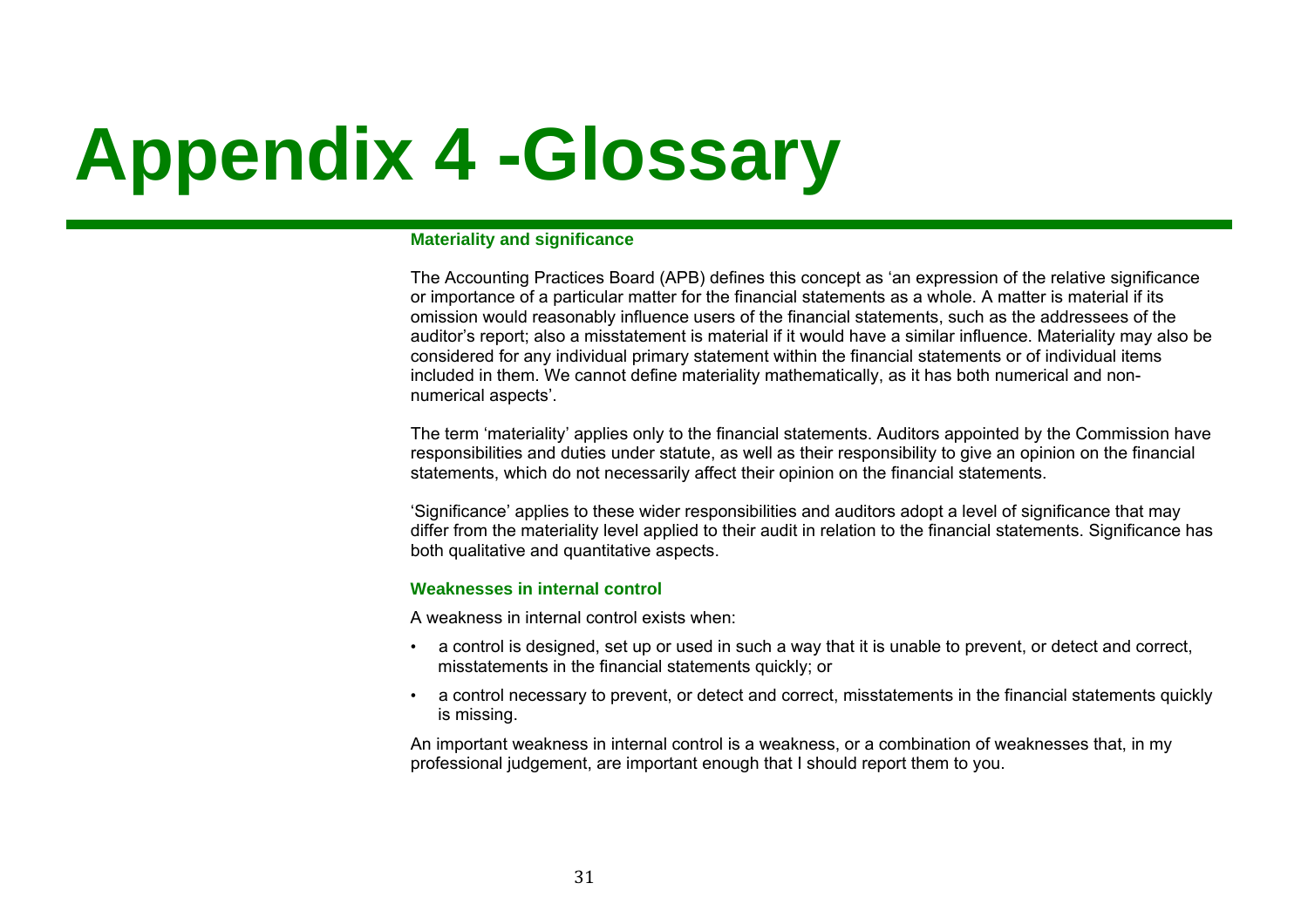## **Appendix 4 -Glossary**

#### **Value for money conclusion**

The auditor's conclusion on whether the audited body has put in place proper arrangements for securing economy, efficiency and effectiveness in its use of resources based on criteria specified by the Audit Commission. The criteria set by the Audit Commission for 2010/11 cover financial resilience and economy, efficiency and effectiveness.

The Code of Audit Practice defines proper arrangements as corporate performance management and financial management arrangements that form a key part of the system of internal control. **These** comprise the arrangements for:

- planning finances effectively to deliver strategic priorities and secure sound financial health;
- having a sound understanding of costs and performance and achieving efficiencies in activities;
- reliable and timely financial reporting that meets the needs of internal users, stakeholders and local people;
- commissioning and buying quality services and supplies that are tailored to local needs and deliver sustainable outcomes and value for money;
- producing relevant and reliable data and information to support decision making and manage performance;
- promoting and displaying the principles and values of good governance;
- managing risks and maintaining a sound system of internal control;
- making effective use of natural resources;
- managing assets effectively to help deliver strategic priorities and service needs; and
- planning, organising and developing the workforce effectively to support the achievement of strategic priorities.

If I find that the audited body had adequate arrangements, I issue an unqualified conclusion. If I find that it did not, I issue a qualified conclusion.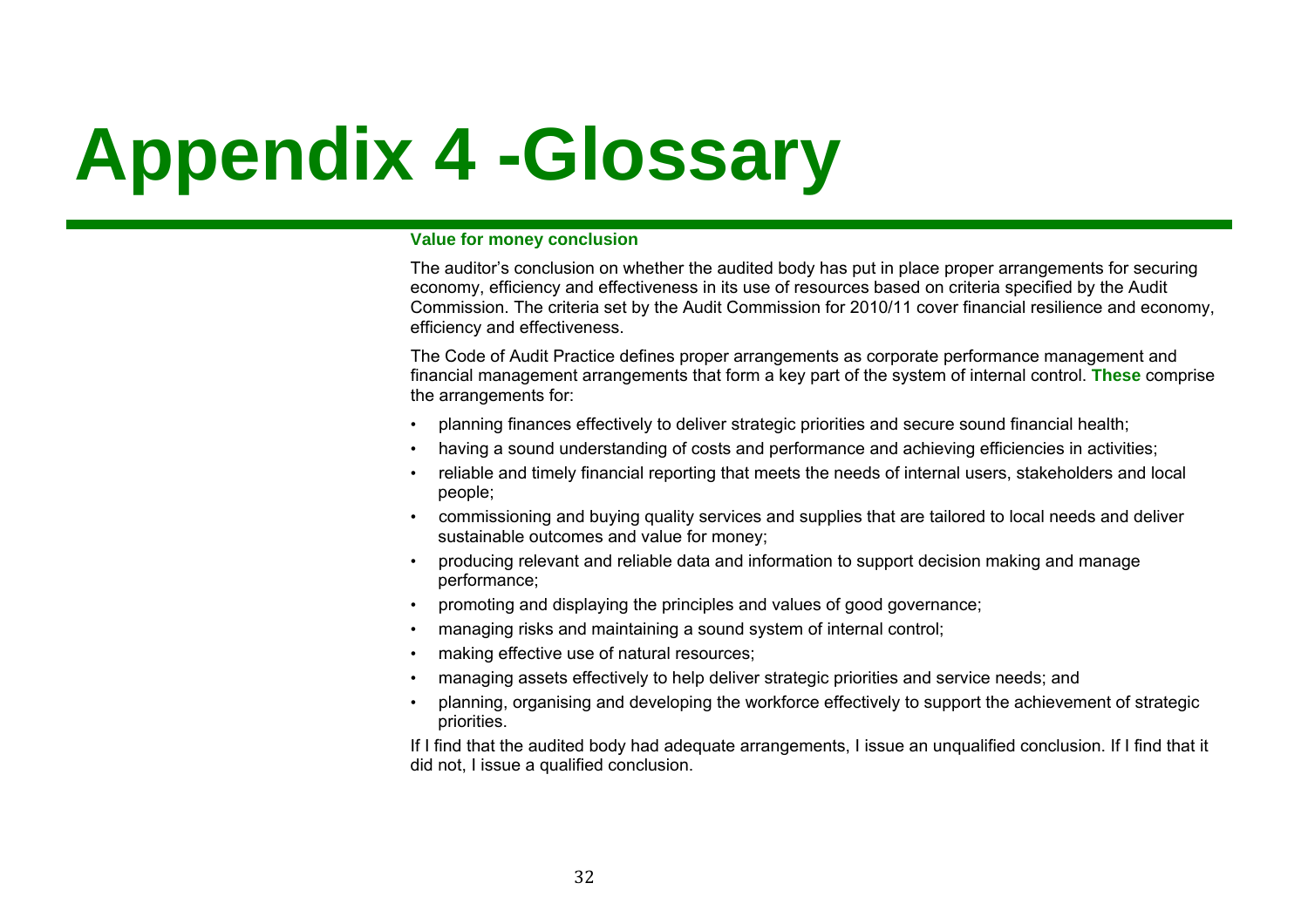## **Appendix 5 – Action plan**

| Page<br>no. | <b>Recommendation</b>                                                                                                                                                                                                                                                                                                                                                                                | <b>Priority</b><br>$1 = Low$<br>$2 = Med$<br>$3 =$<br><b>High</b> | <b>Responsibility</b>                                                                         |            | <b>Agreed Comments</b>                                                                                                                                                                      | <b>Date</b>       |
|-------------|------------------------------------------------------------------------------------------------------------------------------------------------------------------------------------------------------------------------------------------------------------------------------------------------------------------------------------------------------------------------------------------------------|-------------------------------------------------------------------|-----------------------------------------------------------------------------------------------|------------|---------------------------------------------------------------------------------------------------------------------------------------------------------------------------------------------|-------------------|
| 5           | Members should consider whether 3<br>to amend the statements for the<br>unadjusted error. If you decide not<br>to amend, please tell me why in<br>the representation letter. If you<br>believe the effect of the<br>uncorrected error is immaterial,<br>please reflect this in the<br>representation letter. Please<br>attach a schedule of the<br>uncorrected error to the<br>representation letter |                                                                   |                                                                                               |            |                                                                                                                                                                                             |                   |
| 10          | Ensure that assets are valued and 2<br>reported on a consistent,<br>supported basis in line with IFRS<br>classifications.                                                                                                                                                                                                                                                                            |                                                                   | <b>Reg Huyton</b><br><b>Finance</b><br><b>Tony Simpson</b><br>Law, HR and Asset<br>Management | <b>Yes</b> | Work is undertaken each year to<br>value the Councils assets. This<br>will involve looking across asset<br>categories to ensure consistency<br>and compliance with IFRS<br>classifications. | <b>March 2012</b> |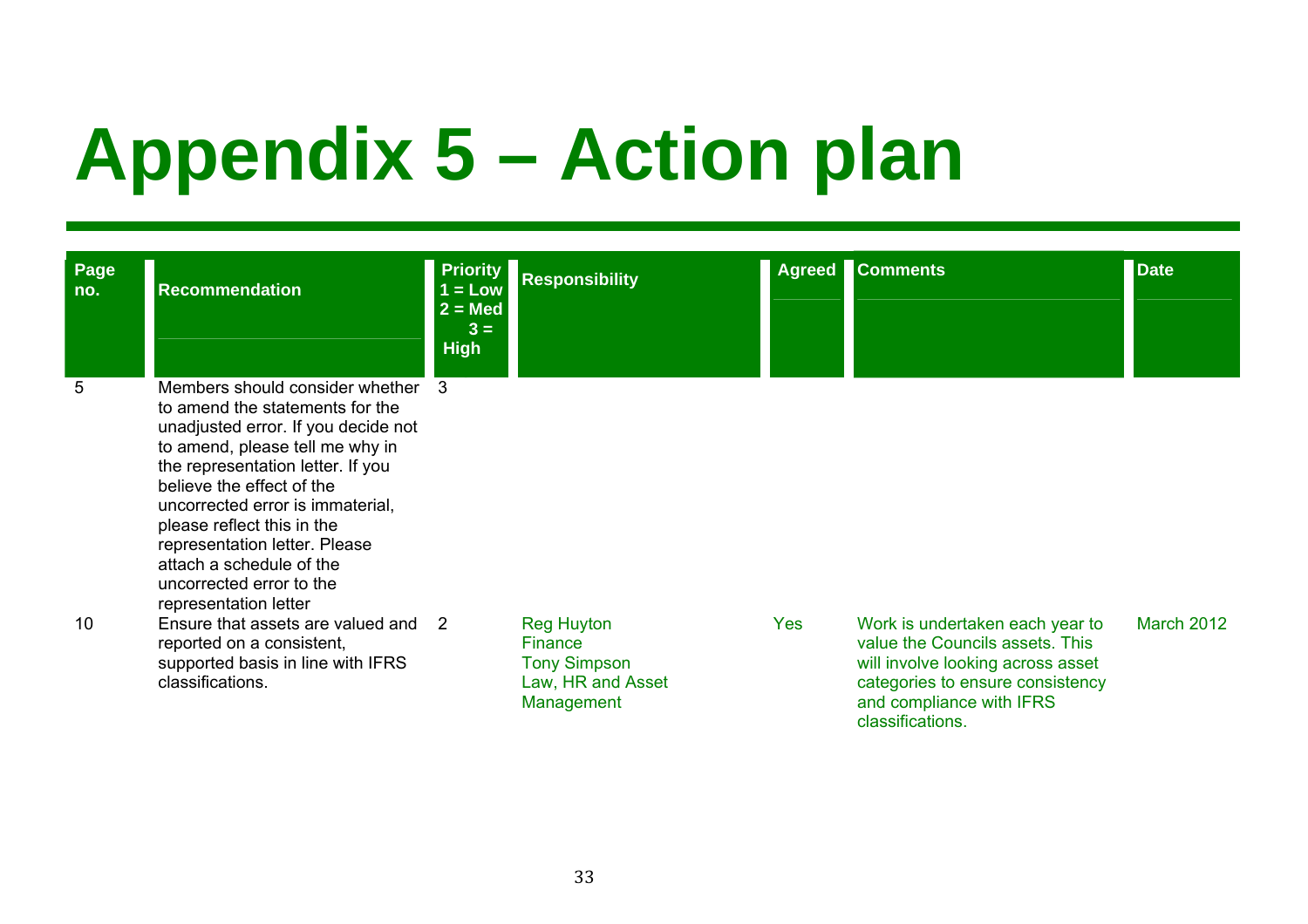| Page<br>no. | <b>Recommendation</b>                                                                                                                                                                                                                                                  | <b>Priority</b><br>$1 = Low$<br>$2 = Med$<br>$3 =$<br><b>High</b> | Responsibility                                                                                                      | Agreed     | <b>Comments</b>                                                                                                                                                                                                             | <b>Date</b>      |
|-------------|------------------------------------------------------------------------------------------------------------------------------------------------------------------------------------------------------------------------------------------------------------------------|-------------------------------------------------------------------|---------------------------------------------------------------------------------------------------------------------|------------|-----------------------------------------------------------------------------------------------------------------------------------------------------------------------------------------------------------------------------|------------------|
| 10          | Ensure that recognised gains and<br>losses reported in the statements<br>and through the ledger are<br>consistent with supporting<br>information and reported<br>consistently throughout the main<br>statements and reserves.                                          | $\overline{2}$                                                    | <b>Jenny Spick</b><br><b>Finance</b>                                                                                | <b>Yes</b> | During 2011/12 working papers to<br>support the Statement of Accounts<br>will be developed to include<br>verifications and cross referencing<br>of figures within the statements.                                           | <b>June 2012</b> |
| 10          | Ensure that the plans to maintain<br>control over the classification of<br>lifecycle costs in PFI schemes are<br>put in place and monitored                                                                                                                            | $\overline{2}$                                                    | <b>Reg Huyton</b><br><b>Finance</b><br><b>Tom Quigley</b><br><b>Children and Young Peoples</b><br><b>Department</b> | <b>Yes</b> | In preparation for the 2011/12<br><b>Statement of Accounts details will</b><br>be sought from our PFI schools<br>contractor. The aim of this is to<br>identify and monitor lifecycle<br>costs.                              | Ongoing          |
| 13          | Vehicles, plant and equipment<br>(VPE) - strengthen controls over<br>verification of VPE assets<br>including verifying assets in the<br>register exist and are in use as<br>well as confirmation that assets in<br>use are recorded in the register.                   | 3                                                                 | Reg Huyton and Jenny Spick<br>Finance<br><b>All Council Departments</b>                                             | <b>Yes</b> | Procedures will be developed and<br>implemented to verify VPE assets.<br>This will involve seeking<br>assurances from all Council<br>departments.                                                                           | <b>June 2012</b> |
| 13          | Quality assurance of the accounts<br>- strengthen controls to ensure<br>errors in the financial statements<br>are minimised; there must be<br>adequate resources and<br>contingency to enable robust<br>review of the accounts approved<br>by the Director of Finance. | 2                                                                 | <b>Tom Sault</b><br>Finance                                                                                         | <b>Yes</b> | The arrangements for quality<br>assurance will be reviewed and<br>updated. For 2011/12 we will look<br>to increase the level of resources<br>dedicated to this aspect of the<br>production of the Statement of<br>Accounts. | <b>June 2012</b> |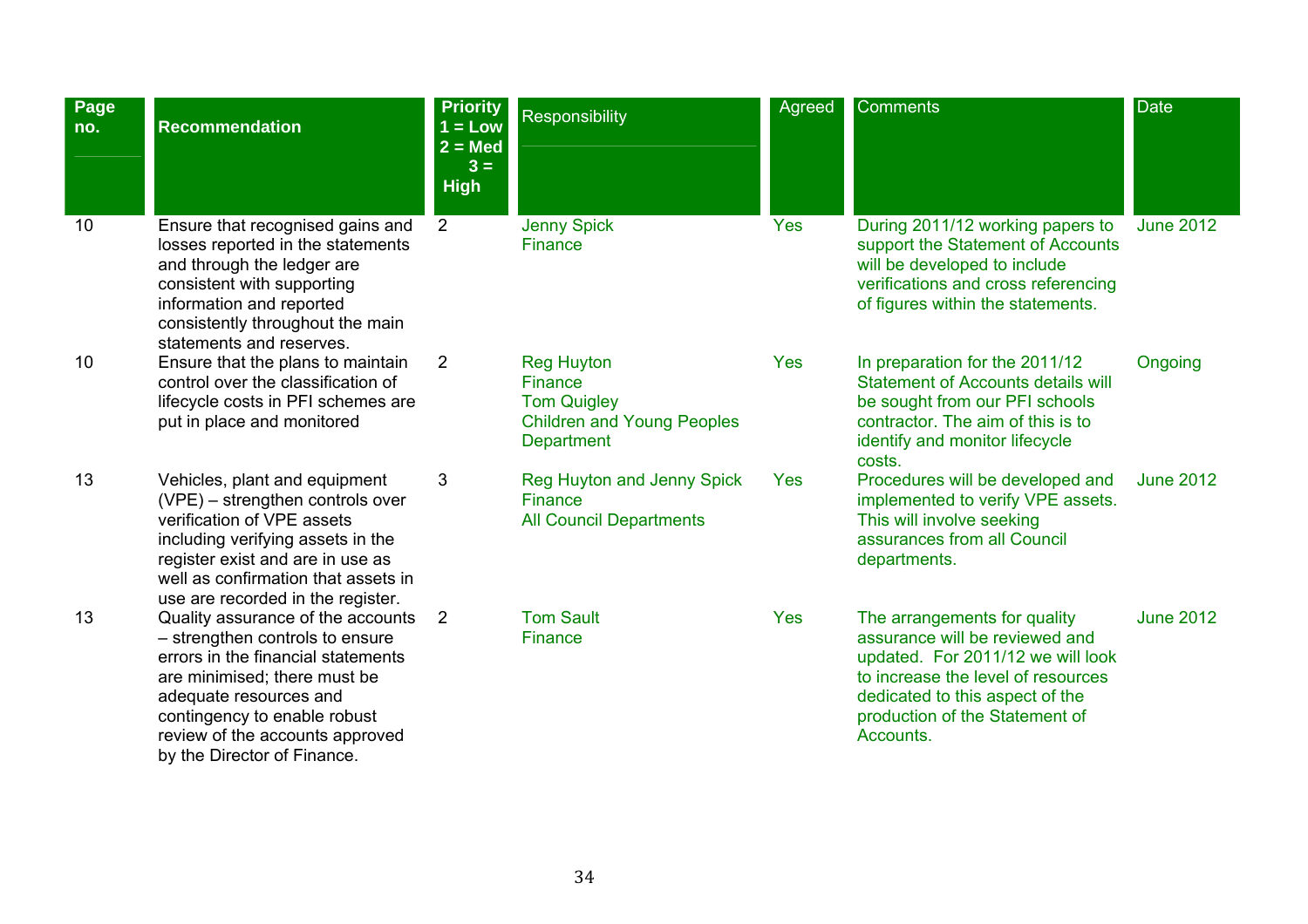| Page<br>no. | <b>Recommendation</b>                                                                                                                                                                                                                                                                                                                                | <b>Priority</b><br>$1 = Low$<br>$2 = Med$<br>$3 = High$ | Responsibility                                         | Agreed     | <b>Comments</b>                                                                                                                                                                                                               | <b>Date</b>      |
|-------------|------------------------------------------------------------------------------------------------------------------------------------------------------------------------------------------------------------------------------------------------------------------------------------------------------------------------------------------------------|---------------------------------------------------------|--------------------------------------------------------|------------|-------------------------------------------------------------------------------------------------------------------------------------------------------------------------------------------------------------------------------|------------------|
| 17          | Ensure that the accounts<br>production process has<br>contingency time and quality<br>assurance time built into it, to<br>reduce the number of avoidable<br>errors in the statements presented<br>for audit.                                                                                                                                         | $\overline{2}$                                          | <b>Tom Sault</b><br><b>Finance</b>                     | Yes        | <b>Quality Assurance time is always</b><br>built into the timetable. For<br>2011/12 closedown it is important<br>that this time is realised and<br>effectively used.                                                          | <b>June 2012</b> |
| 17          | Ensure that working papers are<br>produced to support the<br>Statement of Accounts, and that<br>these working papers reconcile to<br>the accounts, supporting systems<br>and provide the agreed<br>information. This would give the<br>Council greater assurance that the<br>financial statements are accurate,<br>reduce the time taken to complete | $\overline{2}$                                          | Jenny Spick and Group<br><b>Accountants</b><br>Finance | <b>Yes</b> | For the 2011/12 work will be<br>undertaken to develop working<br>papers that link through to the<br><b>Statement of Accounts through</b><br>the use of electronic<br>files/spreadsheets and the Council<br>financial package. | <b>June 2012</b> |

the audit and reduce the volume of queries to officers during the

audit.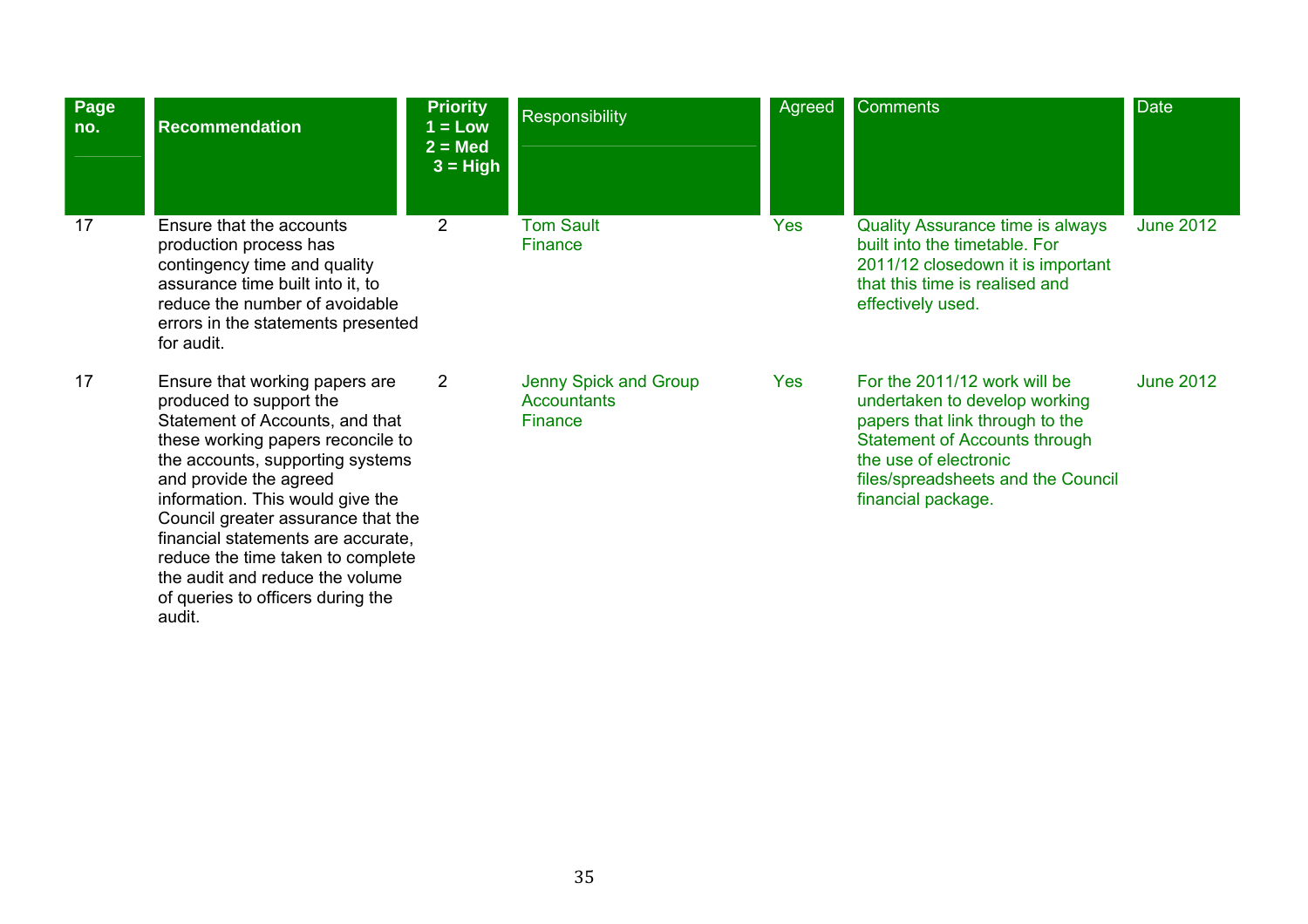| Page<br>no. | <b>Recommendation</b>                                                                                                                                      | <b>Priority</b><br>$1 = Low$<br>$2 = Med$<br>$3 = High$ | Responsibility                       | Agreed     | <b>Comments</b>                                                                                                                                                                                                                                                           | <b>Date</b> |
|-------------|------------------------------------------------------------------------------------------------------------------------------------------------------------|---------------------------------------------------------|--------------------------------------|------------|---------------------------------------------------------------------------------------------------------------------------------------------------------------------------------------------------------------------------------------------------------------------------|-------------|
| 21          | Ensure there are robust plans in<br>place to ensure financial resilience<br>going forward, and that the<br>change Programme is delivered.                  | 3                                                       | <b>Chief Executive and Directors</b> | <b>Yes</b> | Budget predictions are reported to<br>Cabinet and the Change<br>programme is regularly monitored.<br>Work is currently underway to<br>examine options to improve<br>financial resilience through the<br>budget process for 2012/13 and<br>the Medium Term Financial Plan. | Ongoing     |
| 21          | Ensure there is strong leadership<br>and management in DASS during<br>the changeover of the Director<br>post to ensure that the<br>overspending is managed | $\mathbf{3}$                                            | <b>Chief Executive</b>               | <b>Yes</b> | The post is currently out to advert<br>with a closing date of $14th$<br>September 2011.                                                                                                                                                                                   | March 2012  |
| 21          | Ensure there are robust systems<br>in place to manage and monitor<br>performance to assess Value for<br>Money                                              | 3                                                       | <b>Chief Executive and Directors</b> | <b>Yes</b> | The Councils systems for<br>managing and monitoring Value<br>for Money will be developed in<br>2011/12.                                                                                                                                                                   | Ongoing     |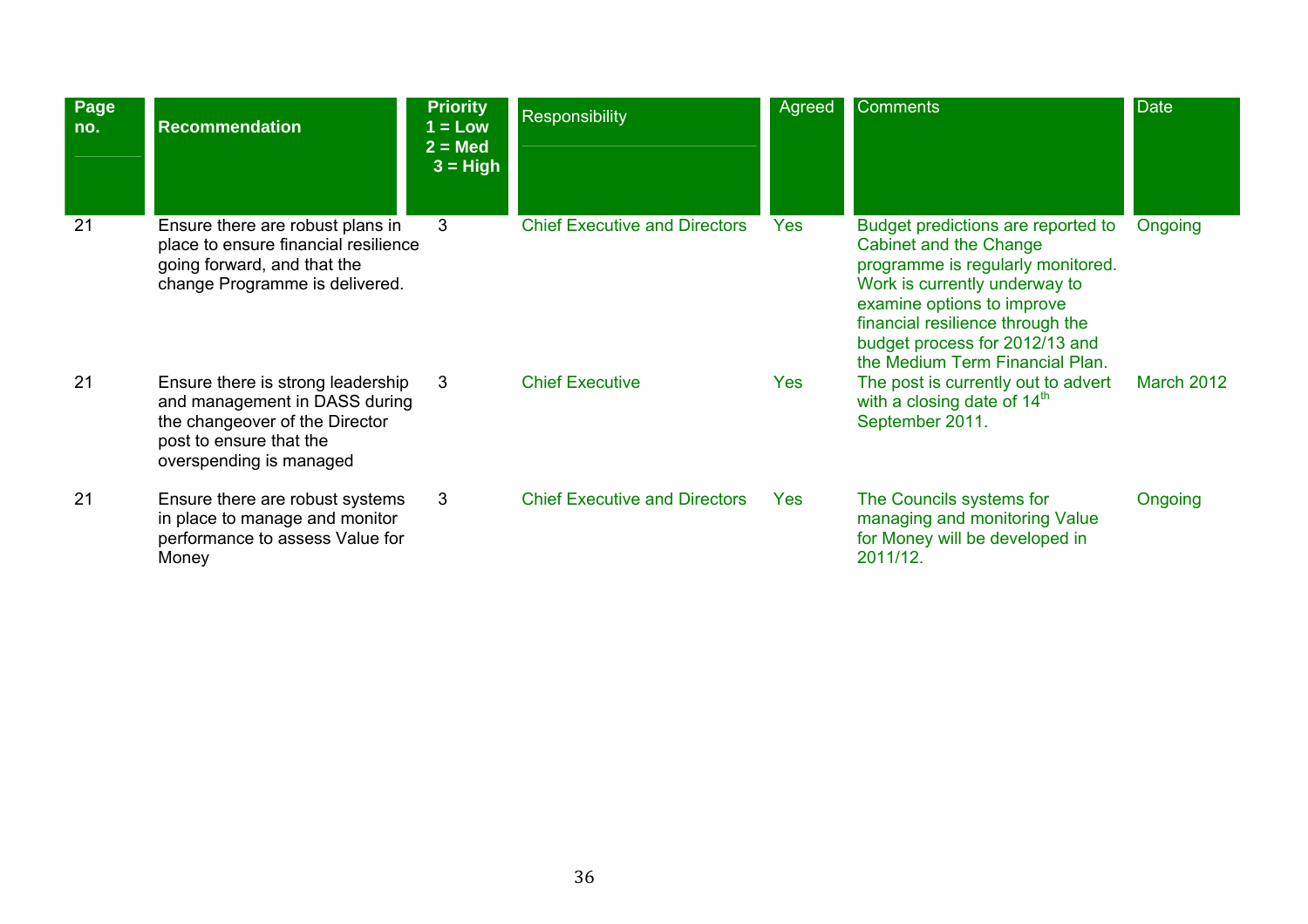### **Appendix 6 – Draft Letter of Representation**

to Michael Thomas. The Contract of the Michael Thomas, the Contract of the Michael 28 September 2011 District Auditor, Audit Commission, The Heath Business and Technical Park, Runcorn, Cheshire, WA7 4QF

 your ref my ref FA/IEC please ask for Ian Coleman

**DRAFT** 

#### Dear Sir,

#### **Wirral Borough Council - Audit for the year ended 31 March 2011**

I confirm to the best of my knowledge and belief, having made appropriate enquiries of other officers of Wirral Borough Council, the following representations given to you in connection with your audit of the Council's financial statements for the year ended 31 March 2011.

#### **Compliance with the statutory authorities**

I acknowledge my responsibility under the relevant statutory authorities for preparing the financial statements in accordance with the Code of Practice for Local Authority Accounting in the United Kingdom which give a true and fair view of the financial position and financial performance of the Council, and for making accurate representations to you.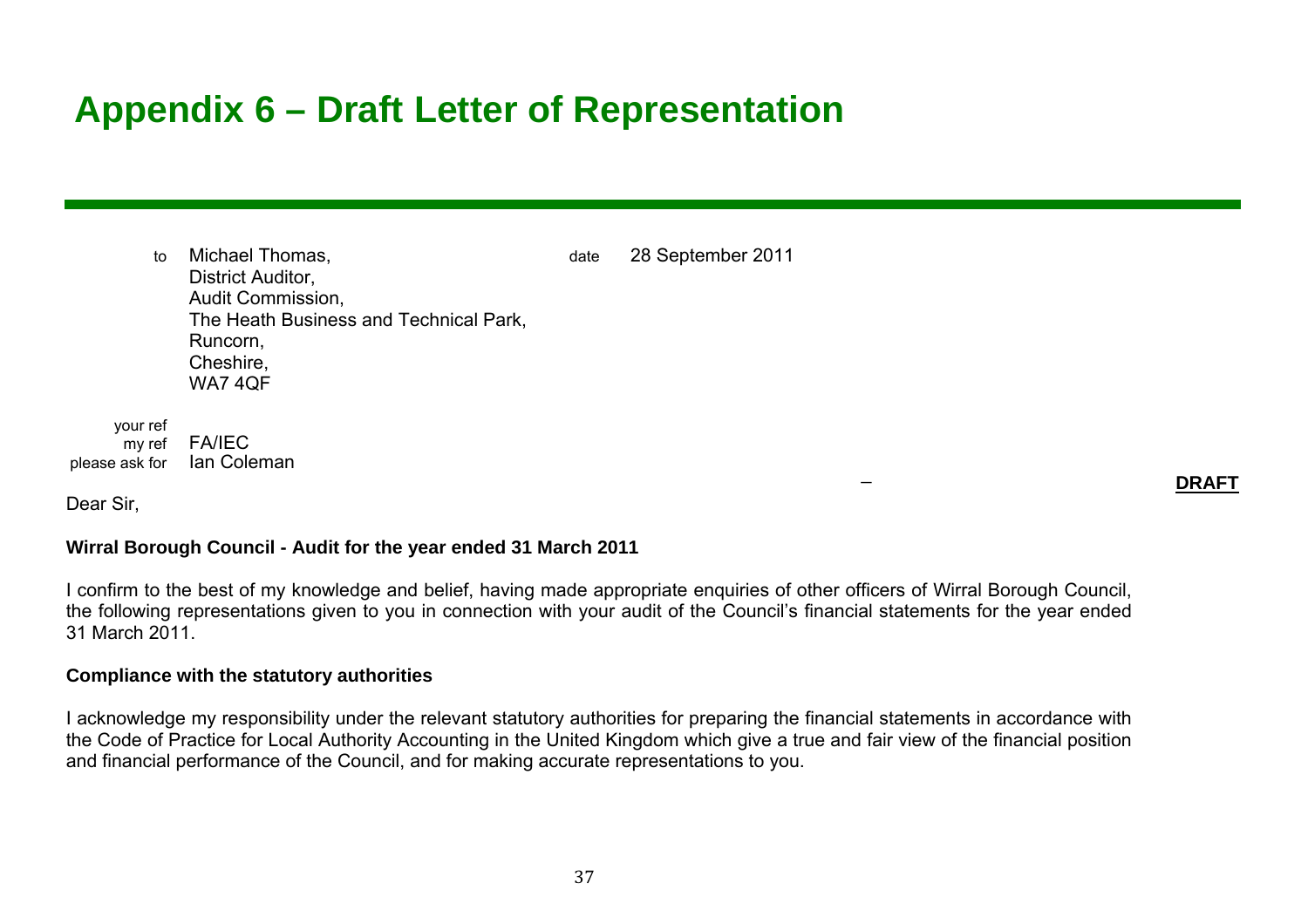#### **Uncorrected misstatements**

### Either

There are no uncorrected financial statements misstatements.

### OR

I confirm that I believe that the effects of the uncorrected financial statements misstatements listed in the report are not material to the financial statements, either individually or in aggregate. The misstatements have been discussed with those charged with governance within the Council and the reasons for not correcting these items are as follows;

#### **Details to be included etc.**

I also confirm that the adjustments have no impact upon the level of balances, reserves or provisions of the Council at 31 March 2011.

#### **Supporting records**

All relevant information and access to persons within the Council has been made available to you for the purpose of your audit, and all the transactions undertaken by the Council have been properly reflected and recorded in the financial statements.

#### **Irregularities**

I acknowledge my responsibility for the design and implementation and maintenance of internal control systems to prevent and detect fraud or error.

I also confirm that I have disclosed:

a) my knowledge of fraud, or suspected fraud, involving either management, employees who have significant roles in internal control or others where fraud could have a material effect on the financial statements;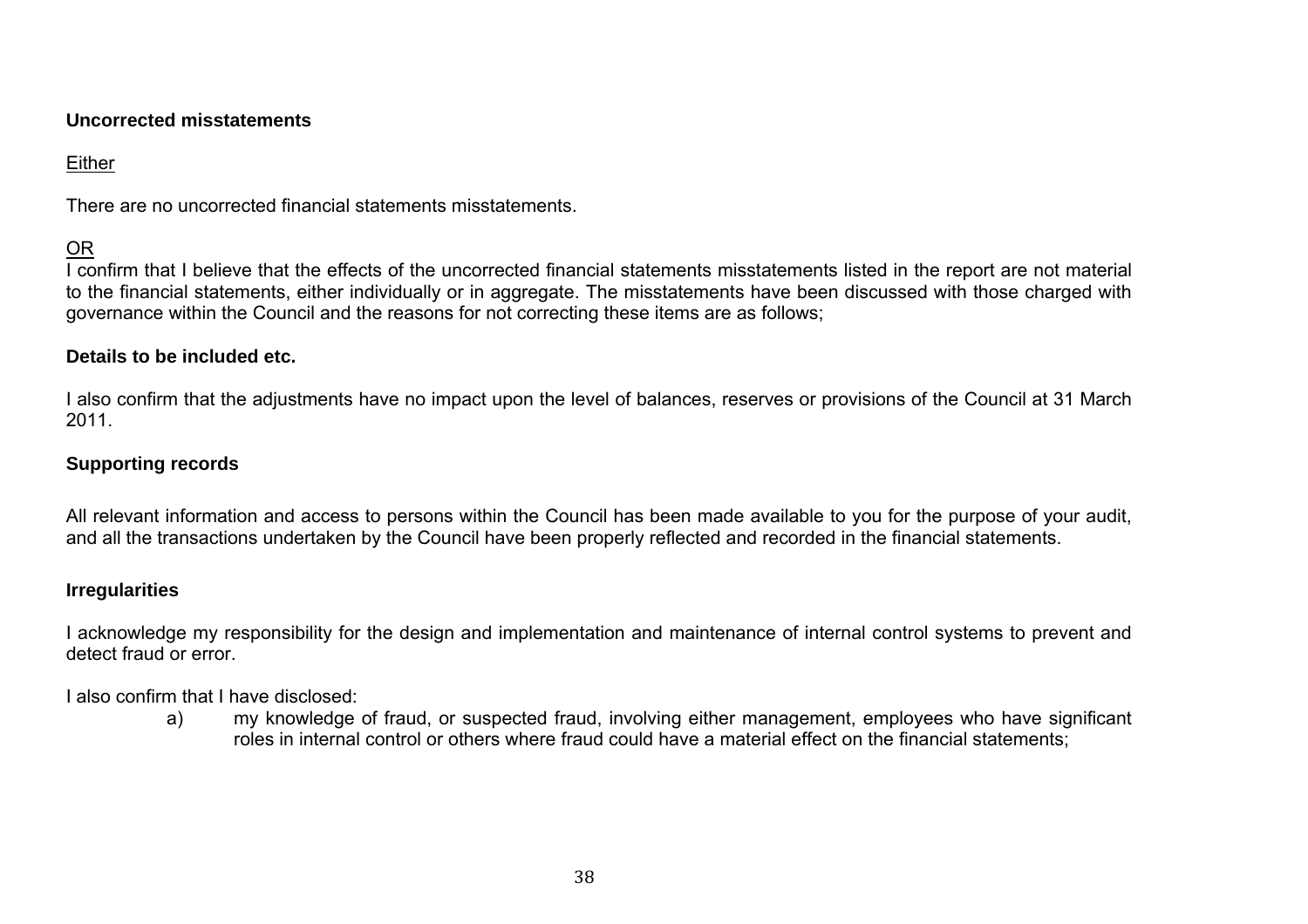- b) my knowledge of any allegations of fraud, or suspected fraud, affecting the Council's financial statements communicated by employees, former employees, analysts, regulators or others; and
- c) the results of our assessment of the risk that the financial statements may be materially misstated as a result of fraud.

#### **Law, regulations, contractual arrangements and codes of practice**

I have disclosed to you all known instances of non-compliance, or suspected non-compliance with laws, regulations and codes of practice, whose effects should be considered when preparing financial statements.

Transactions and events have been carried out in accordance with law, regulation or other authority. The Council has complied with all aspects of contractual arrangements that could have a material effect on the financial statements in the event of noncompliance.

All known actual or possible litigation and claims, whose effects should be considered when preparing the financial statements, have been disclosed to the auditor and accounted for and disclosed in accordance with the applicable financial reporting framework.

#### **Accounting estimates including fair values**

I confirm the reasonableness of the significant assumptions used in making the accounting estimates, including those measured at fair value.

I confirm:

- a) the appropriateness of the measurement method, including related assumptions and models, the consistency in application of the process;
- b) the assumptions appropriately reflect management's intent and ability to carry out specific courses of action on behalf of the Council, where relevant to the accounting estimates and disclosures;
- c) the appropriateness of the carrying value of Council fixed assets;
- d) the completeness and appropriateness under the financial reporting framework; and